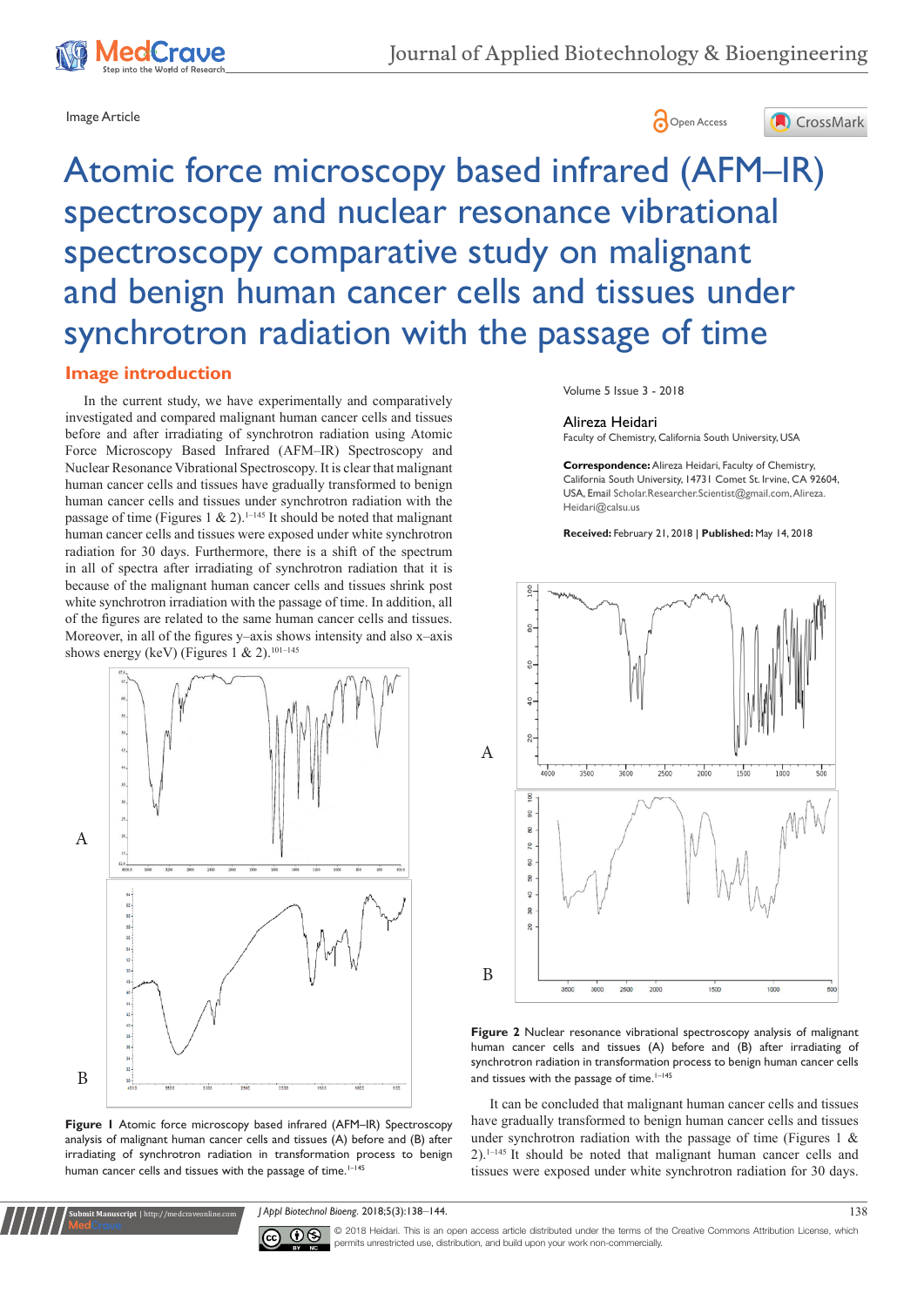Furthermore, there is a shift of the spectrum in all of spectra after irradiating of synchrotron radiation that it is because of the malignant human cancer cells and tissues shrink post white synchrotron irradiation with the passage of time. In addition, all of the figures are related to the same human cancer cells and tissues. Moreover, in all of the figures y–axis shows intensity and also x–axis shows energy (keV) (Figures 1 & 2).101–145

### **Acknowledgements**

None.

#### **Conflict of interest**

The authors declare that there is no conflict of interest.

#### **References**

- 1. [Heidari A, Brown C. Study of composition and morphology of cadmium](https://pdfs.semanticscholar.org/a567/abbdf0db03020084e32e93af2058879fb48e.pdf)  [oxide \(CdO\) nanoparticles for eliminating cancer cells.](https://pdfs.semanticscholar.org/a567/abbdf0db03020084e32e93af2058879fb48e.pdf) *J Nanomed Res.*  $2015:2(5):1-20.$
- 2. [Heidari A, Brown C. Study of surface morphological, phytochemical and](https://www.scipress.com/IJPPE.1.15)  structural characteristics of Rhodium (III) Oxide  $(Rh_2O_3)$  nanoparticles. *[International Journal of Pharmacology,](https://www.scipress.com/IJPPE.1.15) Phytochemistry and [Ethnomedicine.](https://www.scipress.com/IJPPE.1.15)* 2015;1:15–19.
- 3. [Heidari A. An experimental biospectroscopic study on seminal plasma in](https://pdfs.semanticscholar.org/8600/4955f62fa3b0f6756dfc2942ac269d9be7ed.pdf)  [determination of semen quality for evaluation of male infertility](https://pdfs.semanticscholar.org/8600/4955f62fa3b0f6756dfc2942ac269d9be7ed.pdf)*. Int J Adv Technol.* [2016;7\(2\):1‒2.](https://pdfs.semanticscholar.org/8600/4955f62fa3b0f6756dfc2942ac269d9be7ed.pdf)
- 4. Heidari A. Extraction and preconcentration of N–Tolyl–Sulfonyl– Phosphoramid–Saeure–Dichlorid as an anti–cancer drug from plants: a pharmacognosy study*. J Pharmacogn Nat Prod.* 2016;2:e103.
- 5. Alireza [Heidari. A thermodynamic study on hydration and dehydration](https://www.semanticscholar.org/paper/A-Thermodynamic-Study-on-Hydration-and-Dehydration-Heidari/ff367950fe9a7daf99b11c743a1cb14ca812d350)  [of DNA and RNA−Amphiphile complexes](https://www.semanticscholar.org/paper/A-Thermodynamic-Study-on-Hydration-and-Dehydration-Heidari/ff367950fe9a7daf99b11c743a1cb14ca812d350)*. J Bioeng Biomed Sci S*. [2016:006.](https://www.semanticscholar.org/paper/A-Thermodynamic-Study-on-Hydration-and-Dehydration-Heidari/ff367950fe9a7daf99b11c743a1cb14ca812d350)
- 6. Heidari A. Computational studies on molecular structures and carbonyl and ketene groups' effects of singlet and triplet energies of azidoketene O=C=CH–NNN and isocyanatoketene O=C=CH–N=C=O. *J Appl Computat Math.* 2016;5:e142.
- 7. Heidari A. Study of irradiations to enhance the induces the dissociation of hydrogen bonds between peptide chains and transition from helix structure to random coil structure using ATR–FTIR, raman and 1HNMR spectroscopies. *J Biomol Res Ther.* 2016;5:e146.
- 8. Heidari A. Future Prospects of Point Fluorescence Spectroscopy, Fluorescence Imaging and Fluorescence Endoscopy in Photodynamic Therapy (PDT) for Cancer Cells*. J Bioanal Biomed*. 2016;8:e135.
- 9. Alireza [Heidari. A bio–spectroscopic study of DNA density and color role](https://www.semanticscholar.org/paper/A-Bio-Spectroscopic-Study-of-DNA-Density-and-Color-Heidari/ae72b420b6618c72bf8f96bb7f1d748001c1c432)  [as determining factor for absorbed irradiation in cancer cells](https://www.semanticscholar.org/paper/A-Bio-Spectroscopic-Study-of-DNA-Density-and-Color-Heidari/ae72b420b6618c72bf8f96bb7f1d748001c1c432)*. Adv Cancer Prev.* [2016;1:e102.](https://www.semanticscholar.org/paper/A-Bio-Spectroscopic-Study-of-DNA-Density-and-Color-Heidari/ae72b420b6618c72bf8f96bb7f1d748001c1c432)
- 10. Heidari A. Manufacturing process of solar cells using cadmium oxide (CdO) and rhodium (III) oxide (Rh<sub>2</sub>O<sub>3</sub>) Nanoparticles. *J Biotechnol Biomater.* 2016;6:e125.
- 11. Heidari A. A Novel Experimental and Computational Approach to Photobiosimulation of Telomeric DNA/RNA: A Biospectroscopic and Photobiological Study*. J Res Development.* 2016;4:144.
- 12. Heidari A. Biochemical and pharmacodynamical study of microporous molecularly imprinted polymer selective for vancomycin, teicoplanin, oritavancin, telavancin and dalbavancin binding*. Biochem Physiol*. 2016;5:e146.
- 13. [Heidari A. Anti–cancer effect of UV irradiation at presence of cadmium](http://www.acanceresearch.com/cancer-research/anticancer-effect-of-uv-irradiation-at-presence-of-cadmium-oxide-cdo-nanoparticles-on-dna-of-cancer-cells-a-photodynamic-therapy-s.php?aid=8876)

[oxide \(CdO\) nanoparticles on dna of cancer cells: a photodynamic therapy](http://www.acanceresearch.com/cancer-research/anticancer-effect-of-uv-irradiation-at-presence-of-cadmium-oxide-cdo-nanoparticles-on-dna-of-cancer-cells-a-photodynamic-therapy-s.php?aid=8876)  study. *[Arch Cancer Res.](http://www.acanceresearch.com/cancer-research/anticancer-effect-of-uv-irradiation-at-presence-of-cadmium-oxide-cdo-nanoparticles-on-dna-of-cancer-cells-a-photodynamic-therapy-s.php?aid=8876)* 2016;4:1.

- 14. Heidari A. Biospectroscopic study on multi–component reactions (mcrs) in two a–type and b–type conformations of nucleic acids to determine ligand binding modes, binding constant and stability of nucleic acids in cadmium oxide (CdO) nanoparticles–nucleic acids complexes as anti– cancer drugs*. Arch Cancer Res.* 2016;4:2.
- 15. [Heidari A. Simulation of temperature distribution of DNA/RNA of human](http://www.acanceresearch.com/cancer-research/simulation-of-temperature-distribution-of-dnarna-of-human-cancer-cells-using-timedependent-bioheat-equation-andnd-yag-lasers.php?aid=9116)  [cancer cells using time–dependent bio–heat equation and Nd: YAG lasers](http://www.acanceresearch.com/cancer-research/simulation-of-temperature-distribution-of-dnarna-of-human-cancer-cells-using-timedependent-bioheat-equation-andnd-yag-lasers.php?aid=9116)*. [Arch Cancer Res.](http://www.acanceresearch.com/cancer-research/simulation-of-temperature-distribution-of-dnarna-of-human-cancer-cells-using-timedependent-bioheat-equation-andnd-yag-lasers.php?aid=9116)* 2016;4:2.
- 16. [Heidari A. Quantitative structure–activity relationship \(QSAR\)](http://www.aclr.com.es/clinical-research/quantitative-structureactivity-relationship-qsar-approximation-for-cadmium-oxide-cdo-and-rhodium-iii-oxide-rh2o3-nanoparticles-as.php?aid=8882)  approximation for cadmium oxide (CdO) and rhodium (III) oxide  $(Rh<sub>2</sub>O<sub>3</sub>)$ [nanoparticles as anti–cancer drugs for the catalytic formation of proviral](http://www.aclr.com.es/clinical-research/quantitative-structureactivity-relationship-qsar-approximation-for-cadmium-oxide-cdo-and-rhodium-iii-oxide-rh2o3-nanoparticles-as.php?aid=8882)  [DNA from viral RNA using multiple linear and non–linear correlation](http://www.aclr.com.es/clinical-research/quantitative-structureactivity-relationship-qsar-approximation-for-cadmium-oxide-cdo-and-rhodium-iii-oxide-rh2o3-nanoparticles-as.php?aid=8882)  approach*. [Ann Clin Lab Res.](http://www.aclr.com.es/clinical-research/quantitative-structureactivity-relationship-qsar-approximation-for-cadmium-oxide-cdo-and-rhodium-iii-oxide-rh2o3-nanoparticles-as.php?aid=8882)* 2016;4:1.
- 17. [Heidari A. Biomedical study of cancer cells DNA therapy using laser](http://www.jbiomeds.com/biomedical-sciences/biomedical-study-of-cancer-cells-dna-therapy-using-laser-irradiations-at-presence-of-intelligent-nanoparticles.php?aid=9049)  [irradiations at presence of intelligent nanoparticles.](http://www.jbiomeds.com/biomedical-sciences/biomedical-study-of-cancer-cells-dna-therapy-using-laser-irradiations-at-presence-of-intelligent-nanoparticles.php?aid=9049) *J Biomedical Sci.* [2016;5:2.](http://www.jbiomeds.com/biomedical-sciences/biomedical-study-of-cancer-cells-dna-therapy-using-laser-irradiations-at-presence-of-intelligent-nanoparticles.php?aid=9049)
- 18. Alirez[a Heidari. Measurement the amount of vitamin D2 \(Ergocalciferol\),](https://www.semanticscholar.org/paper/Measurement-the-Amount-of-Vitamin-D2-Vitamin-D3-and-Heidari/8bd5652c6fec1afcb49913ece286c136491d3fb7)  vitamin D3 (Cholecalciferol) and absorbable calcium  $(Ca^{2+})$ , iron (II) (Fe<sup>2+</sup>), magnesium (Mg<sup>2+</sup>), phosphate (PO<sup>4-</sup>) and zinc (Zn<sup>2+</sup>) in [apricot using high–performance liquid chromatography \(HPLC\) and](https://www.semanticscholar.org/paper/Measurement-the-Amount-of-Vitamin-D2-Vitamin-D3-and-Heidari/8bd5652c6fec1afcb49913ece286c136491d3fb7)  [spectroscopic techniques](https://www.semanticscholar.org/paper/Measurement-the-Amount-of-Vitamin-D2-Vitamin-D3-and-Heidari/8bd5652c6fec1afcb49913ece286c136491d3fb7)*. J Biom Biostat.* 2016;7:292.
- 19. Heidari A. Spectroscopy and quantum mechanics of the helium dimer (He<sup>2+</sup>), neon dimer (Ne<sup>2+</sup>), argon dimer (Ar<sup>2+</sup>), krypton dimer (Kr<sup>2+</sup>), xenon dimer (Xe<sup>2+</sup>), radon dimer(Rn<sup>2+</sup>) and ununoctium dimer (Uuo<sup>2+</sup>) molecular cations*. Chem Sci J.* 2016;7:e112.
- 20. Heidari A. Human toxicity photodynamic therapy studies on DNA/RNA complexes as a promising new sensitizer for the treatment of malignant tumors using bio–spectroscopic techniques*. J Drug Metab Toxicol*. 2016;7:e129.
- 21. Heidari A. Novel and stable modifications of intelligent cadmium oxide (CdO) nanoparticles as anti–cancer drug in formation of nucleic acids complexes for human cancer cells' treatment. *Biochem Pharmacol (Los Angel)*. 2016;5:207.
- 22. [Heidari A. A combined computational and QM/MM molecular dynamics](http://structural-crystallography.imedpub.com/a-combined-computational-and-qmmmmolecular-dynamics-study-on-boron-nitridenanotubes-bnnts-amorphous-boronnitride-nanotubes-abnnts.php?aid=9371)  [study on boron nitride nanotubes \(BNNTs\), amorphous boron nitride](http://structural-crystallography.imedpub.com/a-combined-computational-and-qmmmmolecular-dynamics-study-on-boron-nitridenanotubes-bnnts-amorphous-boronnitride-nanotubes-abnnts.php?aid=9371)  [nanotubes \(a–BNNTs\) and hexagonal boron nitride nanotubes \(h–BNNTs\)](http://structural-crystallography.imedpub.com/a-combined-computational-and-qmmmmolecular-dynamics-study-on-boron-nitridenanotubes-bnnts-amorphous-boronnitride-nanotubes-abnnts.php?aid=9371)  as hydrogen storage*[. Struct Chem Crystallogr Commun](http://structural-crystallography.imedpub.com/a-combined-computational-and-qmmmmolecular-dynamics-study-on-boron-nitridenanotubes-bnnts-amorphous-boronnitride-nanotubes-abnnts.php?aid=9371)*. 2016;2:1.
- 23. Heidari A. Pharmaceutical and analytical chemistry study of cadmium oxide (CdO) nanoparticles synthesis methods and properties as anti– cancer drug and its effect on human cancer cells*. Pharm Anal Chem Open Access*. 2016;2:113.
- 24. Heidari A. A chemotherapeutic and biospectroscopic investigation of the interaction of double–standard DNA/RNA–binding molecules with cadmium oxide (CdO) and rhodium (III) oxide  $(Rh<sub>2</sub>O<sub>3</sub>)$  nanoparticles as anti–cancer drugs for cancer cells' treatment*. Chemo Open Access*. 2016;5:e129.
- 25. Heidari A. Pharmacokinetics and experimental therapeutic study of DNA and other biomolecules using lasers: advantages and applications*. J Pharmacokinet Exp Ther*. 2016;1:e005.
- 26. [Heidari A. Determination of Ratio and Stability Constant of DNA/](http://electroanalytical.imedpub.com/determination-of-ratio-and-stability-constant-of-dnarna-in-human-cancer-cells-and-cadmium-oxide-cdo-nanoparticles-complexes-using.php?aid=9416) [RNA in Human Cancer Cells and Cadmium Oxide \(CdO\) Nanoparticles](http://electroanalytical.imedpub.com/determination-of-ratio-and-stability-constant-of-dnarna-in-human-cancer-cells-and-cadmium-oxide-cdo-nanoparticles-complexes-using.php?aid=9416)  [Complexes Using Analytical Electrochemical and Spectroscopic](http://electroanalytical.imedpub.com/determination-of-ratio-and-stability-constant-of-dnarna-in-human-cancer-cells-and-cadmium-oxide-cdo-nanoparticles-complexes-using.php?aid=9416)  Techniques*. [Insights Anal Electrochem](http://electroanalytical.imedpub.com/determination-of-ratio-and-stability-constant-of-dnarna-in-human-cancer-cells-and-cadmium-oxide-cdo-nanoparticles-complexes-using.php?aid=9416)*. 2016;2:1.
- 27. [Heidari A. Discriminate between antibacterial and non–antibacterial](http://heavy-metal-toxicity-diseases.imedpub.com/discriminate-between-antibacterial-andnonantibacterial-drugs-artificial-neutralnetworks-of-a-multilayer-perceptron-mlptype-using-a.php?aid=9563)  [drugs artificial neutral networks of a multilayer perceptron \(MLP\) type](http://heavy-metal-toxicity-diseases.imedpub.com/discriminate-between-antibacterial-andnonantibacterial-drugs-artificial-neutralnetworks-of-a-multilayer-perceptron-mlptype-using-a.php?aid=9563)  [using a set of topological descriptors](http://heavy-metal-toxicity-diseases.imedpub.com/discriminate-between-antibacterial-andnonantibacterial-drugs-artificial-neutralnetworks-of-a-multilayer-perceptron-mlptype-using-a.php?aid=9563)*. J Heavy Met Toxicity Dis.* 2016;1:2.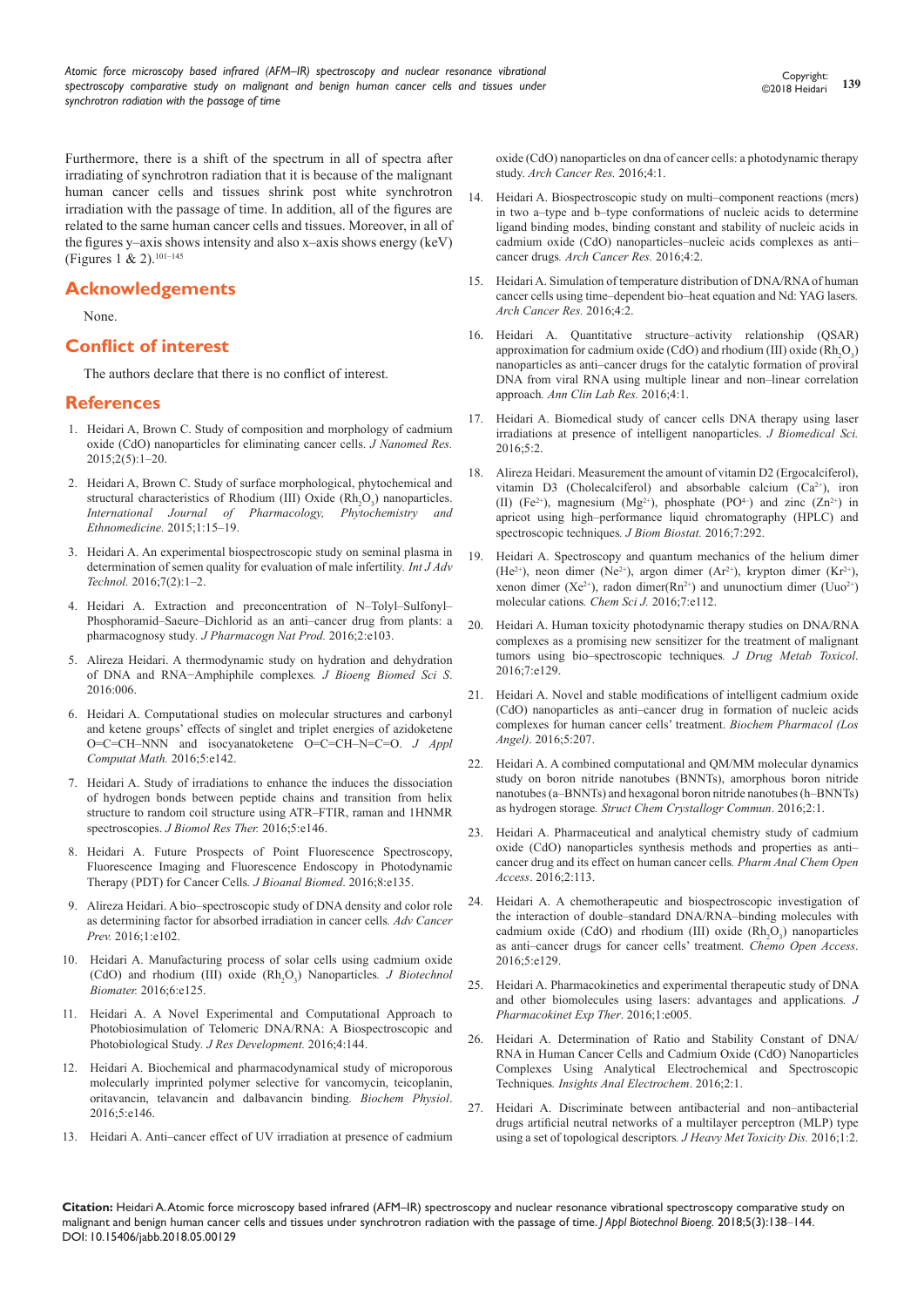- 28. [Heidari A. Combined theoretical and computational study of the belousov–](https://medicalphysics.imedpub.com/combined-theoretical-and-computationalstudy-of-the-belousovzhabotinsky-chaoticreaction-and-curtius-rearrangement-forsynthesis-of-m.pdf) [zhabotinsky chaotic reaction and curtius rearrangement for synthesis](https://medicalphysics.imedpub.com/combined-theoretical-and-computationalstudy-of-the-belousovzhabotinsky-chaoticreaction-and-curtius-rearrangement-forsynthesis-of-m.pdf)  [of mechlorethamine, cisplatin, streptozotocin, cyclophosphamide,](https://medicalphysics.imedpub.com/combined-theoretical-and-computationalstudy-of-the-belousovzhabotinsky-chaoticreaction-and-curtius-rearrangement-forsynthesis-of-m.pdf)  [melphalan, busulphan and BCNU as anti–cancer drugs](https://medicalphysics.imedpub.com/combined-theoretical-and-computationalstudy-of-the-belousovzhabotinsky-chaoticreaction-and-curtius-rearrangement-forsynthesis-of-m.pdf)*. Insights Med Phys.* [2016;1:2.](https://medicalphysics.imedpub.com/combined-theoretical-and-computationalstudy-of-the-belousovzhabotinsky-chaoticreaction-and-curtius-rearrangement-forsynthesis-of-m.pdf)
- 29. [Heidari A. A translational biomedical approach to structural arrangement](http://www.transbiomedicine.com/translational-biomedicine/a-translational-biomedical-approach-to-structural-arrangement-of-amino-acids-complexes-a-combined-theoretical-and-computational-st.php?aid=9653)  [of amino acids' complexes: a combined theoretical and computational](http://www.transbiomedicine.com/translational-biomedicine/a-translational-biomedical-approach-to-structural-arrangement-of-amino-acids-complexes-a-combined-theoretical-and-computational-st.php?aid=9653)  study*[. Transl Biomed.](http://www.transbiomedicine.com/translational-biomedicine/a-translational-biomedical-approach-to-structural-arrangement-of-amino-acids-complexes-a-combined-theoretical-and-computational-st.php?aid=9653)* 2016;7:2.
- 30. Alireza [Heidari. Ab initio and density functional theory \(DFT\) studies](https://www.semanticscholar.org/paper/Ab-Initio-and-Density-Functional-Theory-(DFT)-of-of-Heidari/a53991b9201384c10e1705b1e323a159d91e0329)  [of dynamic NMR shielding tensors and vibrational frequencies of DNA/](https://www.semanticscholar.org/paper/Ab-Initio-and-Density-Functional-Theory-(DFT)-of-of-Heidari/a53991b9201384c10e1705b1e323a159d91e0329) [RNA and cadmium oxide \(CdO\) nanoparticles complexes in human](https://www.semanticscholar.org/paper/Ab-Initio-and-Density-Functional-Theory-(DFT)-of-of-Heidari/a53991b9201384c10e1705b1e323a159d91e0329)  cancer cells*. [J Nanomedine Biotherapeutic Discov.](https://www.semanticscholar.org/paper/Ab-Initio-and-Density-Functional-Theory-(DFT)-of-of-Heidari/a53991b9201384c10e1705b1e323a159d91e0329)* 2016;6:e144.
- 31. Heidari A. Molecular dynamics and monte–carlo simulations for replacement sugars in insulin resistance, obesity, LDL cholesterol, triglycerides, metabolic syndrome, Type 2 Diabetes and cardiovascular disease: a glycobiological study*. J Glycobiol*. 2016;5:e111.
- 32. Alireza [Heidari. Synthesis and study of 5–\[\(Phenylsulfonyl\)](https://www.semanticscholar.org/paper/Synthesis-and-Study-of-Thiadiazole%E2%80%932%E2%80%93Sulfonamide-as-Heidari/adb2476d280e664dfedb4ae11ecc91d9fb77c658) [Amino\]–1,3,4–Thiadiazole–2–Sulfonamide as potential anti–pertussis](https://www.semanticscholar.org/paper/Synthesis-and-Study-of-Thiadiazole%E2%80%932%E2%80%93Sulfonamide-as-Heidari/adb2476d280e664dfedb4ae11ecc91d9fb77c658)  [drug using chromatography and spectroscopy techniques](https://www.semanticscholar.org/paper/Synthesis-and-Study-of-Thiadiazole%E2%80%932%E2%80%93Sulfonamide-as-Heidari/adb2476d280e664dfedb4ae11ecc91d9fb77c658)*. Transl Med (Sunnyvale).* [2016;6:e138.](https://www.semanticscholar.org/paper/Synthesis-and-Study-of-Thiadiazole%E2%80%932%E2%80%93Sulfonamide-as-Heidari/adb2476d280e664dfedb4ae11ecc91d9fb77c658)
- 33. [Heidari A. Nitrogen, oxygen, phosphorus and sulphur heterocyclic anti–](http://ejbio.imedpub.com/nitrogen-oxygen-phosphorus-and-sulphur-heterocyclicanti-cancer-nano-drugs-separation-in-the-supercritical-fluidof-ozone-o3-using-s.php?aid=9768) [cancer nano drugs separation in the supercritical fluid of ozone \(O3\)](http://ejbio.imedpub.com/nitrogen-oxygen-phosphorus-and-sulphur-heterocyclicanti-cancer-nano-drugs-separation-in-the-supercritical-fluidof-ozone-o3-using-s.php?aid=9768)  [using soave–redlich–kwong \(SRK\) and pang–robinson \(PR\) equations](http://ejbio.imedpub.com/nitrogen-oxygen-phosphorus-and-sulphur-heterocyclicanti-cancer-nano-drugs-separation-in-the-supercritical-fluidof-ozone-o3-using-s.php?aid=9768)*. [Electronic J Biol.](http://ejbio.imedpub.com/nitrogen-oxygen-phosphorus-and-sulphur-heterocyclicanti-cancer-nano-drugs-separation-in-the-supercritical-fluidof-ozone-o3-using-s.php?aid=9768)* 2016;12:4.
- 34. [Heidari A. An analytical and computational infrared spectroscopic](https://pdfs.semanticscholar.org/4569/5c51e37e3d6c2a46a9387ebd3b05d3038970.pdf)  [review of vibrational modes in nucleic acids](https://pdfs.semanticscholar.org/4569/5c51e37e3d6c2a46a9387ebd3b05d3038970.pdf)*. Austin J Anal Pharm Chem.* [2016;3\(1\):1058.](https://pdfs.semanticscholar.org/4569/5c51e37e3d6c2a46a9387ebd3b05d3038970.pdf)
- 35. [Heidari A, Brown C. Phase, composition and morphology study and](http://nanotechnology.imedpub.com/phase-composition-and-morphology-study-and-analysis-of-ospdhfc-nanocomposites.pdf)  [analysis of Os–Pd/HfC nanocomposites](http://nanotechnology.imedpub.com/phase-composition-and-morphology-study-and-analysis-of-ospdhfc-nanocomposites.pdf)*. Nano Res Appl.* 2016;2:1.
- 36. [Heidari A, Brown C. Vibrational spectroscopic study of intensities](https://www.sciencepubco.com/index.php/IJAC/article/view/6080)  [and shifts of symmetric vibration modes of ozone diluted by cumene.](https://www.sciencepubco.com/index.php/IJAC/article/view/6080)  *[International Journal of Advanced Chemistry](https://www.sciencepubco.com/index.php/IJAC/article/view/6080)*. 2016;4 (1):5–9.
- 37. [Heidari A. Study of the role of anti–cancer molecules with different sizes](http://www.acanceresearch.com/cancer-research/study-of-the-role-of-anticancer-molecules-with-different-sizes-for-decreasing-corresponding-bulk-tumor-multiple-organs-or-tissues.php?aid=9809)  [for decreasing corresponding bulk tumor multiple organs or tissues](http://www.acanceresearch.com/cancer-research/study-of-the-role-of-anticancer-molecules-with-different-sizes-for-decreasing-corresponding-bulk-tumor-multiple-organs-or-tissues.php?aid=9809)*. Arch Can Res.* [2016;4:2.](http://www.acanceresearch.com/cancer-research/study-of-the-role-of-anticancer-molecules-with-different-sizes-for-decreasing-corresponding-bulk-tumor-multiple-organs-or-tissues.php?aid=9809)
- 38. Heidari A. Genomics and proteomics studies of zolpidem, necopidem, alpidem, saripidem, miroprofen, zolimidine, olprinone and abafungin as anti–tumor, peptide antibiotics, antiviral and central nervous system (CNS) drugs*. J Data Mining Genomics & Proteomics*. 2016;7:e125.
- 39. Alireza [Heidari. Pharmacogenomics and Pharmacoproteomics Studies](https://www.semanticscholar.org/paper/Pharmacogenomics-and-Pharmacoproteomics-Studies-of-Heidari/30c0b0dbc699f1aaffc30685eba84698c21f5269)  [of Phosphodiesterase–5 \(PDE5\) Inhibitors and Paclitaxel Albumin–](https://www.semanticscholar.org/paper/Pharmacogenomics-and-Pharmacoproteomics-Studies-of-Heidari/30c0b0dbc699f1aaffc30685eba84698c21f5269) [Stabilized Nanoparticles as Sandwiched Anti–Cancer Nano Drugs](https://www.semanticscholar.org/paper/Pharmacogenomics-and-Pharmacoproteomics-Studies-of-Heidari/30c0b0dbc699f1aaffc30685eba84698c21f5269)  [between Two DNA/RNA Molecules of Human Cancer Cells.](https://www.semanticscholar.org/paper/Pharmacogenomics-and-Pharmacoproteomics-Studies-of-Heidari/30c0b0dbc699f1aaffc30685eba84698c21f5269) *J [Pharmacogenomics Pharmacoproteomics](https://www.semanticscholar.org/paper/Pharmacogenomics-and-Pharmacoproteomics-Studies-of-Heidari/30c0b0dbc699f1aaffc30685eba84698c21f5269)*. 2016;7:e153.
- 40. [Heidari A. Biotranslational Medical and Biospectroscopic Studies of](http://www.transbiomedicine.com/translational-biomedicine/biotranslational-medical-and-biospectroscopic-studies-of-cadmium-oxidecdo-nanoparticlesdnarna-straight-and-cycle-chain-complexes-a.php?aid=9835)  [Cadmium Oxide \(CdO\) Nanoparticles–DNA/RNA Straight and Cycle](http://www.transbiomedicine.com/translational-biomedicine/biotranslational-medical-and-biospectroscopic-studies-of-cadmium-oxidecdo-nanoparticlesdnarna-straight-and-cycle-chain-complexes-a.php?aid=9835)  [Chain Complexes as Potent Anti–Viral, Anti–Tumor and Anti–Microbial](http://www.transbiomedicine.com/translational-biomedicine/biotranslational-medical-and-biospectroscopic-studies-of-cadmium-oxidecdo-nanoparticlesdnarna-straight-and-cycle-chain-complexes-a.php?aid=9835)  [Drugs: A Clinical Approach.](http://www.transbiomedicine.com/translational-biomedicine/biotranslational-medical-and-biospectroscopic-studies-of-cadmium-oxidecdo-nanoparticlesdnarna-straight-and-cycle-chain-complexes-a.php?aid=9835) *Transl Biomed*. 2016;7:2.
- 41. [Heidari A. A Comparative Study on Simultaneous Determination and](http://www.acanceresearch.com/cancer-research/a-comparative-study-on-simultaneous-determination-and-separation-of-adsorbed-cadmium-oxide-cdo-nanoparticles-on-dnarna-of-human-ca.php?aid=9862)  [Separation of Adsorbed Cadmium Oxide \(CdO\) Nanoparticles on DNA/](http://www.acanceresearch.com/cancer-research/a-comparative-study-on-simultaneous-determination-and-separation-of-adsorbed-cadmium-oxide-cdo-nanoparticles-on-dnarna-of-human-ca.php?aid=9862) [RNA of Human Cancer Cells Using Biospectroscopic Techniques and](http://www.acanceresearch.com/cancer-research/a-comparative-study-on-simultaneous-determination-and-separation-of-adsorbed-cadmium-oxide-cdo-nanoparticles-on-dnarna-of-human-ca.php?aid=9862)  [Dielectrophoresis \(DEP\) Method.](http://www.acanceresearch.com/cancer-research/a-comparative-study-on-simultaneous-determination-and-separation-of-adsorbed-cadmium-oxide-cdo-nanoparticles-on-dnarna-of-human-ca.php?aid=9862) *Arch Can Res.* 2016;4:2.
- 42. [Heidari A. Cheminformatics and System Chemistry of Cisplatin,](http://datamining.imedpub.com/cheminformatics-and-system-chemistry-of-cisplatin-carboplatin-nedaplatinoxaliplatin-heptaplatin-and-lobaplatin-as-anticancer-nano.php?aid=9880)  [Carboplatin, Nedaplatin, Oxaliplatin, Heptaplatin and Lobaplatin as](http://datamining.imedpub.com/cheminformatics-and-system-chemistry-of-cisplatin-carboplatin-nedaplatinoxaliplatin-heptaplatin-and-lobaplatin-as-anticancer-nano.php?aid=9880)  [Anti–Cancer Nano Drugs: A Combined Computational and Experimental](http://datamining.imedpub.com/cheminformatics-and-system-chemistry-of-cisplatin-carboplatin-nedaplatinoxaliplatin-heptaplatin-and-lobaplatin-as-anticancer-nano.php?aid=9880)  Study. *[J Inform Data Min.](http://datamining.imedpub.com/cheminformatics-and-system-chemistry-of-cisplatin-carboplatin-nedaplatinoxaliplatin-heptaplatin-and-lobaplatin-as-anticancer-nano.php?aid=9880)* 2016;1:3.
- 43. Heidari A. Linear and Non–Linear Quantitative Structure–Anti–Cancer– Activity Relationship (QSACAR) Study of Hydrous Ruthenium (IV) Oxide (RuO<sub>2</sub>) Nanoparticles as Non-Nucleoside Reverse Transcriptase Inhibitors (NNRTIs) and Anti–Cancer Nano Drugs. *J Integr Oncol*. 2016;5:e110.
- 44. [Heidari A. Synthesis, Characterization and Biospectroscopic Studies](https://www.altmetric.com/details/15327984)  [of Cadmium Oxide \(CdO\) Nanoparticles–Nucleic Acids Complexes](https://www.altmetric.com/details/15327984)  [Absence of Soluble Polymer as a Protective Agent Using Nucleic Acids](https://www.altmetric.com/details/15327984)  [Condensation and Solution Reduction Method](https://www.altmetric.com/details/15327984)*. J Nanosci Curr Res*. [2016;1:e101.](https://www.altmetric.com/details/15327984)
- 45. [Heidari A. Coplanarity and Collinearity of 4'–Dinonyl–2,2'–Bithiazole](http://www.ijddr.in/drug-development/coplanarity-and-collinearity-of-4dinonyl22bithiazole-in-one-domain-of-bleomycin-and-pingyangmycin-to-be-responsible-for-bindingof.php?aid=9938)  [in One Domain of Bleomycin and Pingyangmycin to be Responsible](http://www.ijddr.in/drug-development/coplanarity-and-collinearity-of-4dinonyl22bithiazole-in-one-domain-of-bleomycin-and-pingyangmycin-to-be-responsible-for-bindingof.php?aid=9938)  for Binding of Cadmium Oxide (CdO) Nanoparticles to DNA/RNA [Bidentate Ligands as Anti–Tumor Nano Drug](http://www.ijddr.in/drug-development/coplanarity-and-collinearity-of-4dinonyl22bithiazole-in-one-domain-of-bleomycin-and-pingyangmycin-to-be-responsible-for-bindingof.php?aid=9938)*. Int J Drug Dev & Res*. [2016;8:007–008.](http://www.ijddr.in/drug-development/coplanarity-and-collinearity-of-4dinonyl22bithiazole-in-one-domain-of-bleomycin-and-pingyangmycin-to-be-responsible-for-bindingof.php?aid=9938)
- 46. Heidari A. A Pharmacovigilance Study on Linear and Non–Linear Quantitative Structure (Chromatographic) Retention Relationships (QSRR) Models for the Prediction of Retention Time of Anti–Cancer Nano Drugs under Synchrotron Radiations*. J Pharmacovigil.* 2016;4:e161.
- 47. Heidari A. Nanotechnology in Preparation of Semipermeable Polymers*. J Adv Chem Eng.* 2016;6:157.
- 48. Heidari A. A Gastrointestinal Study on Linear and Non–Linear Quantitative Structure (Chromatographic) Retention Relationships (QSRR) Models for Analysis 5–Aminosalicylates Nano Particles as Digestive System Nano Drugs under Synchrotron Radiations*. J Gastrointest Dig Syst.*  2016;6:e119.
- 49. [Heidari A. DNA/RNA Fragmentation and Cytolysis in Human Cancer](http://biomedicalj.blogspot.in/2017/07/dnarna-fragmentation-and-cytolysis-in.html)  [Cells Treated with Diphthamide Nano Particles Derivatives](http://biomedicalj.blogspot.in/2017/07/dnarna-fragmentation-and-cytolysis-in.html)*. Biomedical [Data Mining.](http://biomedicalj.blogspot.in/2017/07/dnarna-fragmentation-and-cytolysis-in.html)* 2016;5:e102.
- 50. [Alireza Heidari. A Successful Strategy for the Prediction of Solubility](http://www.imedpub.com/articles/a-successful-strategy-for-the-prediction-of-solubility-in-the-construction-of-quantitative-structureactivity-relationship-qsar-and.php?aid=17247)  [in the Construction of Quantitative Structure–Activity Relationship](http://www.imedpub.com/articles/a-successful-strategy-for-the-prediction-of-solubility-in-the-construction-of-quantitative-structureactivity-relationship-qsar-and.php?aid=17247)  [\(QSAR\) and Quantitative Structure–Property Relationship \(QSPR\) under](http://www.imedpub.com/articles/a-successful-strategy-for-the-prediction-of-solubility-in-the-construction-of-quantitative-structureactivity-relationship-qsar-and.php?aid=17247)  [Synchrotron Radiations Using Genetic Function Approximation \(GFA\)](http://www.imedpub.com/articles/a-successful-strategy-for-the-prediction-of-solubility-in-the-construction-of-quantitative-structureactivity-relationship-qsar-and.php?aid=17247)  Algorithm*[. J Mol Biol Biotechnol](http://www.imedpub.com/articles/a-successful-strategy-for-the-prediction-of-solubility-in-the-construction-of-quantitative-structureactivity-relationship-qsar-and.php?aid=17247)*. 2016;1:1.
- 51. Alireza Heidari. Computational Study on Molecular Structures of C20, C60, C240, C540, C960, C2160 and C3840 Fullerene Nano Molecules under Synchrotron Radiations Using Fuzzy Logic. *J Material Sci Eng*. 2016;5:282.
- 52. Alireza Heidari. Graph Theoretical Analysis of Zigzag Polyhexamethylene Biguanide, Polyhexamethylene Adipamide, Polyhexamethylene Biguanide Gauze and Polyhexamethylene Biguanide Hydrochloride (PHMB) Boron Nitride Nanotubes (BNNTs), Amorphous Boron Nitride Nanotubes (a–BNNTs) and Hexagonal Boron Nitride Nanotubes (h– BNNTs). *J Appl Computat Math*. 2016;5:e143.
- 53. [Alireza Heidari. The Impact of High Resolution Imaging on Diagnosis.](http://imagejournals.org/the-impact-of-high-resolution-imaging-on-diagnosis.php?image_id=413)  *[Int J Clin Med Imaging](http://imagejournals.org/the-impact-of-high-resolution-imaging-on-diagnosis.php?image_id=413)*. 2016;3:1000e101.
- 54. [Alireza Heidari. A Comparative Study of Conformational Behavior of](http://biomedicine.imedpub.com/a-comparative-study-of-conformational-behavior-of-isotretinoin-13cis-retinoic-acid-and-tretinoin-alltrans-retinoic-acid-atra-nano.php?aid=17333)  [Isotretinoin \(13–Cis Retinoic Acid\) and Tretinoin \(All–Trans Retinoic](http://biomedicine.imedpub.com/a-comparative-study-of-conformational-behavior-of-isotretinoin-13cis-retinoic-acid-and-tretinoin-alltrans-retinoic-acid-atra-nano.php?aid=17333)  [Acid \(ATRA\)\) Nano Particles as Anti–Cancer Nano Drugs under](http://biomedicine.imedpub.com/a-comparative-study-of-conformational-behavior-of-isotretinoin-13cis-retinoic-acid-and-tretinoin-alltrans-retinoic-acid-atra-nano.php?aid=17333)  [Synchrotron Radiations Using Hartree–Fock \(HF\) and Density Functional](http://biomedicine.imedpub.com/a-comparative-study-of-conformational-behavior-of-isotretinoin-13cis-retinoic-acid-and-tretinoin-alltrans-retinoic-acid-atra-nano.php?aid=17333)  [Theory \(DFT\) Methods.](http://biomedicine.imedpub.com/a-comparative-study-of-conformational-behavior-of-isotretinoin-13cis-retinoic-acid-and-tretinoin-alltrans-retinoic-acid-atra-nano.php?aid=17333) *Insights in Biomed*. 2016;1:2.
- 55. Alireza Heidari. Advances in Logic, Operations and Computational Mathematics. *J Appl Computat Math*. 2016;5:5.
- 56. Alireza Heidari. Mathematical Equations in Predicting Physical Behavior. *J Appl Computat Math*. 2016;5:5.
- 57. Alireza Heidari. Chemotherapy a Last Resort for Cancer Treatment. *Chemo Open Access*. 2016;5:4.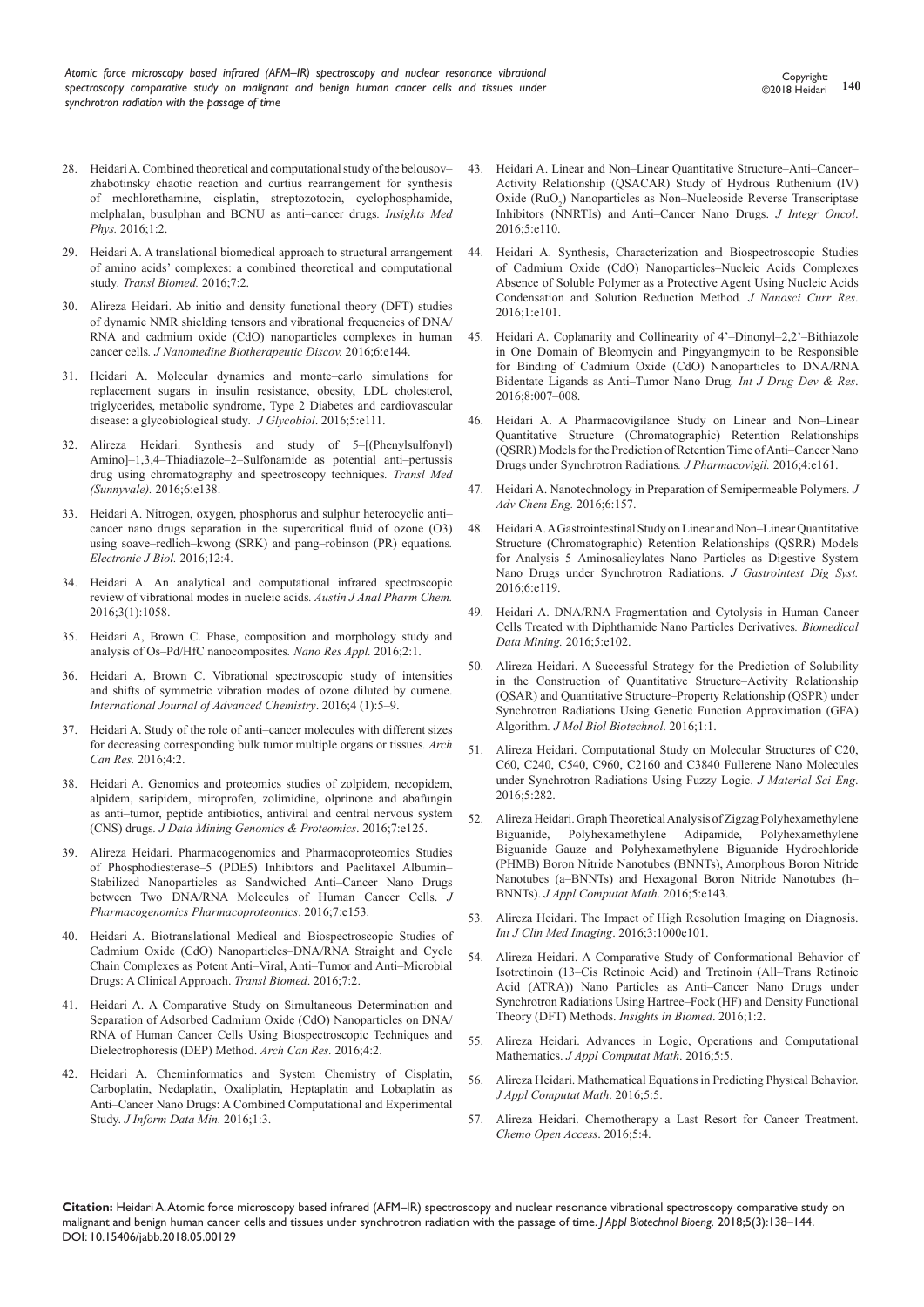- 58. Alireza Heidari. Separation and Pre–Concentration of Metal Cations– DNA/RNA Chelates Using Molecular Beam Mass Spectrometry with Tunable Vacuum Ultraviolet (VUV) Synchrotron Radiation and Various Analytical Methods. *Mass Spectrom Purif Tech*. 2016;2:e101.
- 59. [Alireza Heidari. Yoctosecond Quantitative Structure–Activity](https://www.imedpub.com/articles/yoctosecond-quantitative-structure-activity-relationship-qsar-and-quantitative-structure-property-relationship-qspr-under-synchrot.pdf)  [Relationship \(QSAR\) and Quantitative Structure–Property Relationship](https://www.imedpub.com/articles/yoctosecond-quantitative-structure-activity-relationship-qsar-and-quantitative-structure-property-relationship-qspr-under-synchrot.pdf)  [\(QSPR\) under Synchrotron Radiations Studies for Prediction of Solubility](https://www.imedpub.com/articles/yoctosecond-quantitative-structure-activity-relationship-qsar-and-quantitative-structure-property-relationship-qspr-under-synchrot.pdf)  [of Anti–Cancer Nano Drugs in Aqueous Solutions Using Genetic](https://www.imedpub.com/articles/yoctosecond-quantitative-structure-activity-relationship-qsar-and-quantitative-structure-property-relationship-qspr-under-synchrot.pdf)  [Function Approximation \(GFA\) Algorithm.](https://www.imedpub.com/articles/yoctosecond-quantitative-structure-activity-relationship-qsar-and-quantitative-structure-property-relationship-qspr-under-synchrot.pdf) *Insight Pharm Res*. 2016;1:1.
- 60. [Alireza Heidari. Cancer Risk Prediction and Assessment in Human Cells](http://imagejournals.org/cancer-risk-prediction-and-assessment-in-human-cells-under-synchrotron-radiations-using-quantitative-structure-activity-relationship.pdf)  [under Synchrotron Radiations Using Quantitative Structure Activity](http://imagejournals.org/cancer-risk-prediction-and-assessment-in-human-cells-under-synchrotron-radiations-using-quantitative-structure-activity-relationship.pdf)  [Relationship \(QSAR\) and Quantitative Structure Properties Relationship](http://imagejournals.org/cancer-risk-prediction-and-assessment-in-human-cells-under-synchrotron-radiations-using-quantitative-structure-activity-relationship.pdf)  (QSPR) Studies. *[Int J Clin Med Imaging](http://imagejournals.org/cancer-risk-prediction-and-assessment-in-human-cells-under-synchrotron-radiations-using-quantitative-structure-activity-relationship.pdf)*. 2016;3(10):1‒2.
- 61. [Alireza Heidari. A Novel Approach to Biology.](http://ejbio.imedpub.com/a-novel-approach-to-biology.php?aid=17535) *Electronic J Biol*. [2016;12:3.](http://ejbio.imedpub.com/a-novel-approach-to-biology.php?aid=17535)
- 62. [Alireza Heidari. Innovative Biomedical Equipment's for Diagnosis and](https://www.semanticscholar.org/paper/Innovative-Biomedical-Equipment%E2%80%99s-for-Diagnosis-and-Heidari/50397fbe675a08b312b87c6a0b90b5f89c345f60)  Treatment. *[J Bioengineer & Biomedical Sci](https://www.semanticscholar.org/paper/Innovative-Biomedical-Equipment%E2%80%99s-for-Diagnosis-and-Heidari/50397fbe675a08b312b87c6a0b90b5f89c345f60)*. 2017;6(2):1.
- 63. [Alireza Heidari. Integrating Precision Cancer Medicine into Healthcare,](https://genomemedicine.biomedcentral.com/articles/10.1186/s13073-016-0362-4)  [Medicare Reimbursement Changes and the Practice of Oncology: Trends](https://genomemedicine.biomedcentral.com/articles/10.1186/s13073-016-0362-4)  [in Oncology Medicine and Practices.](https://genomemedicine.biomedcentral.com/articles/10.1186/s13073-016-0362-4) *J Oncol Med & Pract*. 2016;8:108.
- 64. Alireza Heidari. Promoting Convergence in Biomedical and Biomaterials Sciences and Silk Proteins for Biomedical and Biomaterials Applications: An Introduction to Materials in Medicine and Bioengineering Perspectives. *J Bioengineer & Biomedical Sci*. 2016;6:3.
- 65. Alireza Heidari. X–Ray Fluorescence and X–Ray Diffraction Analysis on Discrete Element Modeling of Nano Powder Metallurgy Processes in Optimal Container Design. *J Powder Metall Min*. 2017;6:1.
- 66. [Alireza Heidari. Biomolecular Spectroscopy and Dynamics of Nano–](http://www.imedpub.com/articles/biomolecular-spectroscopy-and-dynamics-of-nanosized-molecules-and-clustersas-crosslinkinginduced-anticancer-and-immuneoncology-nan.php?aid=19262) [Sized Molecules and Clusters as Cross–Linking–Induced Anti–Cancer](http://www.imedpub.com/articles/biomolecular-spectroscopy-and-dynamics-of-nanosized-molecules-and-clustersas-crosslinkinginduced-anticancer-and-immuneoncology-nan.php?aid=19262)  [and Immune–Oncology Nano Drugs Delivery in DNA/RNA of Human](http://www.imedpub.com/articles/biomolecular-spectroscopy-and-dynamics-of-nanosized-molecules-and-clustersas-crosslinkinginduced-anticancer-and-immuneoncology-nan.php?aid=19262)  [Cancer Cells' Membranes under Synchrotron Radiations: A Payload–](http://www.imedpub.com/articles/biomolecular-spectroscopy-and-dynamics-of-nanosized-molecules-and-clustersas-crosslinkinginduced-anticancer-and-immuneoncology-nan.php?aid=19262) [Based Perspective.](http://www.imedpub.com/articles/biomolecular-spectroscopy-and-dynamics-of-nanosized-molecules-and-clustersas-crosslinkinginduced-anticancer-and-immuneoncology-nan.php?aid=19262) *Arch Chem Res*. 2017;1:2.
- 67. [Alireza Heidari. Deficiencies in Repair of Double–Standard DNA/RNA–](https://www.scitechnol.com/peer-review/deficiencies-in-repair-of-doublestandard-dnarnabinding-molecules-identified-in-many-types-of-solid-and-liquid-tumors-oncology-in-h-QL3Y.php?article_id=6103) [Binding Molecules Identified in Many Types of Solid and Liquid Tumors](https://www.scitechnol.com/peer-review/deficiencies-in-repair-of-doublestandard-dnarnabinding-molecules-identified-in-many-types-of-solid-and-liquid-tumors-oncology-in-h-QL3Y.php?article_id=6103)  [Oncology in Human Body for Advancing Cancer Immunotherapy Using](https://www.scitechnol.com/peer-review/deficiencies-in-repair-of-doublestandard-dnarnabinding-molecules-identified-in-many-types-of-solid-and-liquid-tumors-oncology-in-h-QL3Y.php?article_id=6103)  [Computer Simulations and Data Analysis.](https://www.scitechnol.com/peer-review/deficiencies-in-repair-of-doublestandard-dnarnabinding-molecules-identified-in-many-types-of-solid-and-liquid-tumors-oncology-in-h-QL3Y.php?article_id=6103) *J Appl Bioinforma Comput Biol*[. 2017;6\(1\):1.](https://www.scitechnol.com/peer-review/deficiencies-in-repair-of-doublestandard-dnarnabinding-molecules-identified-in-many-types-of-solid-and-liquid-tumors-oncology-in-h-QL3Y.php?article_id=6103)
- 68. [Alireza Heidari. Electronic Coupling among the Five Nanomolecules](http://www.imedpub.com/articles/electronic-coupling-among-the-five-nanomolecules-shuts-down-quantum-tunneling-in-the-presence-and-absence-of-an-applied-magnetic-f.php?aid=19461)  [Shuts Down Quantum Tunneling in the Presence and Absence of an](http://www.imedpub.com/articles/electronic-coupling-among-the-five-nanomolecules-shuts-down-quantum-tunneling-in-the-presence-and-absence-of-an-applied-magnetic-f.php?aid=19461)  [Applied Magnetic Field for Indication of the Dimer or other Provide](http://www.imedpub.com/articles/electronic-coupling-among-the-five-nanomolecules-shuts-down-quantum-tunneling-in-the-presence-and-absence-of-an-applied-magnetic-f.php?aid=19461)  [Different Influences on the Magnetic Behavior of Single Molecular](http://www.imedpub.com/articles/electronic-coupling-among-the-five-nanomolecules-shuts-down-quantum-tunneling-in-the-presence-and-absence-of-an-applied-magnetic-f.php?aid=19461)  [Magnets \(SMMs\) as Qubits for Quantum Computing.](http://www.imedpub.com/articles/electronic-coupling-among-the-five-nanomolecules-shuts-down-quantum-tunneling-in-the-presence-and-absence-of-an-applied-magnetic-f.php?aid=19461) *Glob J Res Rev*. [2017;4:2.](http://www.imedpub.com/articles/electronic-coupling-among-the-five-nanomolecules-shuts-down-quantum-tunneling-in-the-presence-and-absence-of-an-applied-magnetic-f.php?aid=19461)
- 69. [Alireza Heidari. Polymorphism in Nano–Sized Graphene Ligand–](https://www.scitechnol.com/peer-review/polymorphism-in-nanosized-graphene-ligandinduced-transformation-of-au38xagxxcuxsphtbu24-to-au36xagxxcuxsphtbu24-x112-nanomolecules-v9Rx.php?article_id=6140) [Induced Transformation of Au38–xAgx/xCux\(SPh–tBu\)24 to Au36–](https://www.scitechnol.com/peer-review/polymorphism-in-nanosized-graphene-ligandinduced-transformation-of-au38xagxxcuxsphtbu24-to-au36xagxxcuxsphtbu24-x112-nanomolecules-v9Rx.php?article_id=6140) [xAgx/xCux\(SPh–tBu\)24 \(x=1–12\) Nanomolecules for Synthesis of](https://www.scitechnol.com/peer-review/polymorphism-in-nanosized-graphene-ligandinduced-transformation-of-au38xagxxcuxsphtbu24-to-au36xagxxcuxsphtbu24-x112-nanomolecules-v9Rx.php?article_id=6140)  [Au144–xAgx/xCux\[\(SR\)60, \(SC4\)60, \(SC6\)60, \(SC12\)60, \(PET\)60,](https://www.scitechnol.com/peer-review/polymorphism-in-nanosized-graphene-ligandinduced-transformation-of-au38xagxxcuxsphtbu24-to-au36xagxxcuxsphtbu24-x112-nanomolecules-v9Rx.php?article_id=6140)  [\(p–MBA\)60, \(F\)60, \(Cl\)60, \(Br\)60, \(I\)60, \(At\)60, \(Uus\)60 and](https://www.scitechnol.com/peer-review/polymorphism-in-nanosized-graphene-ligandinduced-transformation-of-au38xagxxcuxsphtbu24-to-au36xagxxcuxsphtbu24-x112-nanomolecules-v9Rx.php?article_id=6140)  [\(SC6H13\)60\] Nano Clusters as Anti–Cancer Nano Drugs.](https://www.scitechnol.com/peer-review/polymorphism-in-nanosized-graphene-ligandinduced-transformation-of-au38xagxxcuxsphtbu24-to-au36xagxxcuxsphtbu24-x112-nanomolecules-v9Rx.php?article_id=6140) *J Nanomater [Mol Nanotechnol](https://www.scitechnol.com/peer-review/polymorphism-in-nanosized-graphene-ligandinduced-transformation-of-au38xagxxcuxsphtbu24-to-au36xagxxcuxsphtbu24-x112-nanomolecules-v9Rx.php?article_id=6140)*. 2017;6:3.
- 70. Alireza Heidari. Biomedical Resource Oncology and Data Mining to Enable Resource Discovery in Medical, Medicinal, Clinical, Pharmaceutical, Chemical and Translational Research and Their Applications in Cancer Research. *Int J Biomed Data Min.* 2017:6:e103.
- 71. [Alireza Heidari. Study of Synthesis, Pharmacokinetics,](https://pdfs.semanticscholar.org/2c02/d706e0d43a98b7aa89a1783feabce2d5f4c7.pdf)  [Pharmacodynamics, Dosing, Stability, Safety and Efficacy of](https://pdfs.semanticscholar.org/2c02/d706e0d43a98b7aa89a1783feabce2d5f4c7.pdf)  [Olympiadane Nanomolecules as Agent for Cancer Enzymotherapy,](https://pdfs.semanticscholar.org/2c02/d706e0d43a98b7aa89a1783feabce2d5f4c7.pdf)  [Immunotherapy, Chemotherapy, Radiotherapy, Hormone Therapy and](https://pdfs.semanticscholar.org/2c02/d706e0d43a98b7aa89a1783feabce2d5f4c7.pdf)  [Targeted Therapy under Synchrotorn Radiation.](https://pdfs.semanticscholar.org/2c02/d706e0d43a98b7aa89a1783feabce2d5f4c7.pdf) *J Dev Drugs*. 2017;6:2.
- 72. Alireza Heidari. A Novel Approach to Future Horizon of Top Seven Biomedical Research Topics to Watch in 2017: Alzheimer's, Ebola, Hypersomnia, Human Immunodeficiency Virus (HIV), Tuberculosis (TB), Microbiome/Antibiotic Resistance and Endovascular Stroke. *J Bioengineer & Biomedical Sci*. 2017;7:e127.
- 73. Alireza Heidari. Opinion on Computational Fluid Dynamics (CFD) Technique. *Fluid Mech Open Acc*. 2017;4:157.
- 74. [Alireza Heidari. Concurrent Diagnosis of Oncology Influence Outcomes](https://www.imedpub.com/articles/concurrent-diagnosis-of-oncology-influence-outcomes-in-emergency-general-surgery-for-colorectal-cancer-and-multiple-sclerosis-ms-t.pdf)  [in Emergency General Surgery for Colorectal Cancer and Multiple](https://www.imedpub.com/articles/concurrent-diagnosis-of-oncology-influence-outcomes-in-emergency-general-surgery-for-colorectal-cancer-and-multiple-sclerosis-ms-t.pdf)  [Sclerosis \(MS\) Treatment Using Magnetic Resonance Imaging \(MRI\)](https://www.imedpub.com/articles/concurrent-diagnosis-of-oncology-influence-outcomes-in-emergency-general-surgery-for-colorectal-cancer-and-multiple-sclerosis-ms-t.pdf)  [and Au329\(SR\)84, Au329–xAgx\(SR\)84, Au144\(SR\)60, Au68\(SR\)36,](https://www.imedpub.com/articles/concurrent-diagnosis-of-oncology-influence-outcomes-in-emergency-general-surgery-for-colorectal-cancer-and-multiple-sclerosis-ms-t.pdf)  [Au30\(SR\)18, Au102\(SPh\)44, Au38\(SPh\)24, Au38\(SC2H4Ph\)24,](https://www.imedpub.com/articles/concurrent-diagnosis-of-oncology-influence-outcomes-in-emergency-general-surgery-for-colorectal-cancer-and-multiple-sclerosis-ms-t.pdf)  [Au21S\(SAdm\)15, Au36\(pMBA\)24 and Au25\(pMBA\)18 Nano Clusters.](https://www.imedpub.com/articles/concurrent-diagnosis-of-oncology-influence-outcomes-in-emergency-general-surgery-for-colorectal-cancer-and-multiple-sclerosis-ms-t.pdf)  *[J Surgery Emerg Med](https://www.imedpub.com/articles/concurrent-diagnosis-of-oncology-influence-outcomes-in-emergency-general-surgery-for-colorectal-cancer-and-multiple-sclerosis-ms-t.pdf)*. 2017;1(1):21.
- 75. [Alireza Heidari. Developmental Cell Biology in Adult Stem Cells Death](https://www.scitechnol.com/peer-review/developmental-cell-biology-in-adult-stem-cells-death-and-autophagy-to-trigger-a-preventive-allergic-reaction-to-common-airborne-al-UR9x.php?article_id=6166)  [and Autophagy to Trigger a Preventive Allergic Reaction to Common](https://www.scitechnol.com/peer-review/developmental-cell-biology-in-adult-stem-cells-death-and-autophagy-to-trigger-a-preventive-allergic-reaction-to-common-airborne-al-UR9x.php?article_id=6166)  [Airborne Allergens under Synchrotron Radiation Using Nanotechnology](https://www.scitechnol.com/peer-review/developmental-cell-biology-in-adult-stem-cells-death-and-autophagy-to-trigger-a-preventive-allergic-reaction-to-common-airborne-al-UR9x.php?article_id=6166)  [for Therapeutic Goals in Particular Allergy Shots \(Immunotherapy\).](https://www.scitechnol.com/peer-review/developmental-cell-biology-in-adult-stem-cells-death-and-autophagy-to-trigger-a-preventive-allergic-reaction-to-common-airborne-al-UR9x.php?article_id=6166) *Cell Biol*[. 2017;6\(1\):1.](https://www.scitechnol.com/peer-review/developmental-cell-biology-in-adult-stem-cells-death-and-autophagy-to-trigger-a-preventive-allergic-reaction-to-common-airborne-al-UR9x.php?article_id=6166)
- 76. [Alireza Heidari. Changing Metal Powder Characteristics for Elimination](http://www.imedpub.com/articles/nanomedicinebased-combination-anticancer-therapy-between-nucleic-acids-and-anticancer-nano-drugs-in-covalent-nano-drugs-delivery-s.php?aid=19819)  [of the Heavy Metals Toxicity and Diseases in Disruption of Extracellular](http://www.imedpub.com/articles/nanomedicinebased-combination-anticancer-therapy-between-nucleic-acids-and-anticancer-nano-drugs-in-covalent-nano-drugs-delivery-s.php?aid=19819)  [Matrix \(ECM\) Proteins Adjustment in Cancer Metastases Induced](http://www.imedpub.com/articles/nanomedicinebased-combination-anticancer-therapy-between-nucleic-acids-and-anticancer-nano-drugs-in-covalent-nano-drugs-delivery-s.php?aid=19819)  [by Osteosarcoma, Chondrosarcoma, Carcinoid, Carcinoma, Ewing's](http://www.imedpub.com/articles/nanomedicinebased-combination-anticancer-therapy-between-nucleic-acids-and-anticancer-nano-drugs-in-covalent-nano-drugs-delivery-s.php?aid=19819)  [Sarcoma, Fibrosarcoma and Secondary Hematopoietic Solid or Soft](http://www.imedpub.com/articles/nanomedicinebased-combination-anticancer-therapy-between-nucleic-acids-and-anticancer-nano-drugs-in-covalent-nano-drugs-delivery-s.php?aid=19819)  Tissue Tumors. *[J Powder Metall Min](http://www.imedpub.com/articles/nanomedicinebased-combination-anticancer-therapy-between-nucleic-acids-and-anticancer-nano-drugs-in-covalent-nano-drugs-delivery-s.php?aid=19819)*. 2017;6:170.
- 77. Alireza Heidari. Nanomedicine–Based Combination Anti–Cancer Therapy between Nucleic Acids and Anti–Cancer Nano Drugs in Covalent Nano Drugs Delivery Systems for Selective Imaging and Treatment of Human Brain Tumors Using Hyaluronic Acid, Alguronic Acid and Sodium Hyaluronate as Anti–Cancer Nano Drugs and Nucleic Acids Delivery under Synchrotron Radiation. *Am J Drug Deliv*. 2017;5:2.
- 78. Alireza Heidari. Clinical Trials of Dendritic Cell Therapies for Cancer Exposing Vulnerabilities in Human Cancer Cells' Metabolism and Metabolomics: New Discoveries, Unique Features Inform New Therapeutic Opportunities, Biotech's Bumpy Road to the Market and Elucidating the Biochemical Programs that Support Cancer Initiation and Progression. *J Biol Med Science*. 2017;1:e103.
- 79. [Alireza Heidari. The Design Graphene–Based Nanosheets as a New](http://www.imedpub.com/articles/the-design-graphenebased-nanosheets-as-a-new-nanomaterial-in-anticancertherapy-and-delivery-of-chemotherapeutics-and-biological-na.php?aid=19870)  [Nanomaterial in Anti–Cancer Therapy and Delivery of Chemotherapeutics](http://www.imedpub.com/articles/the-design-graphenebased-nanosheets-as-a-new-nanomaterial-in-anticancertherapy-and-delivery-of-chemotherapeutics-and-biological-na.php?aid=19870)  [and Biological Nano Drugs for Liposomal Anti–Cancer Nano Drugs and](http://www.imedpub.com/articles/the-design-graphenebased-nanosheets-as-a-new-nanomaterial-in-anticancertherapy-and-delivery-of-chemotherapeutics-and-biological-na.php?aid=19870)  [Gene Delivery.](http://www.imedpub.com/articles/the-design-graphenebased-nanosheets-as-a-new-nanomaterial-in-anticancertherapy-and-delivery-of-chemotherapeutics-and-biological-na.php?aid=19870) *Br Biomed Bull*. 2017;5:305.
- 80. Alireza Heidari. Integrative Approach to Biological Networks for Emerging Roles of Proteomics, Genomics and Transcriptomics in the Discovery and Validation of Human Colorectal Cancer Biomarkers from DNA/RNA Sequencing Data under Synchrotron Radiation. *Transcriptomics*. 2017;5:e117.
- 81. Alireza Heidari. Elimination of the Heavy Metals Toxicity and Diseases in Disruption of Extracellular Matrix (ECM) Proteins and Cell Adhesion Intelligent Nanomolecules Adjustment in Cancer Metastases Using Metalloenzymes and under Synchrotron Radiation. *Lett Health Biol Sci*. 2017;2(2):1–4.
- 82. Alireza Heidari. Treatment of Breast Cancer Brain Metastases through a Targeted Nanomolecule Drug Delivery System Based on Dopamine Functionalized Multi–Wall Carbon Nanotubes (MWCNTs) Coated with Nano Graphene Oxide (GO) and Protonated Polyaniline (PANI) in Situ During the Polymerization of Aniline Autogenic Nanoparticles for the Delivery of Anti–Cancer Nano Drugs under Synchrotron Radiation. *Br J Res*. 2017;4(3):16.
- 83. Alireza Heidari. Sedative, Analgesic and Ultrasound–Mediated Gastrointestinal Nano Drugs Delivery for Gastrointestinal Endoscopic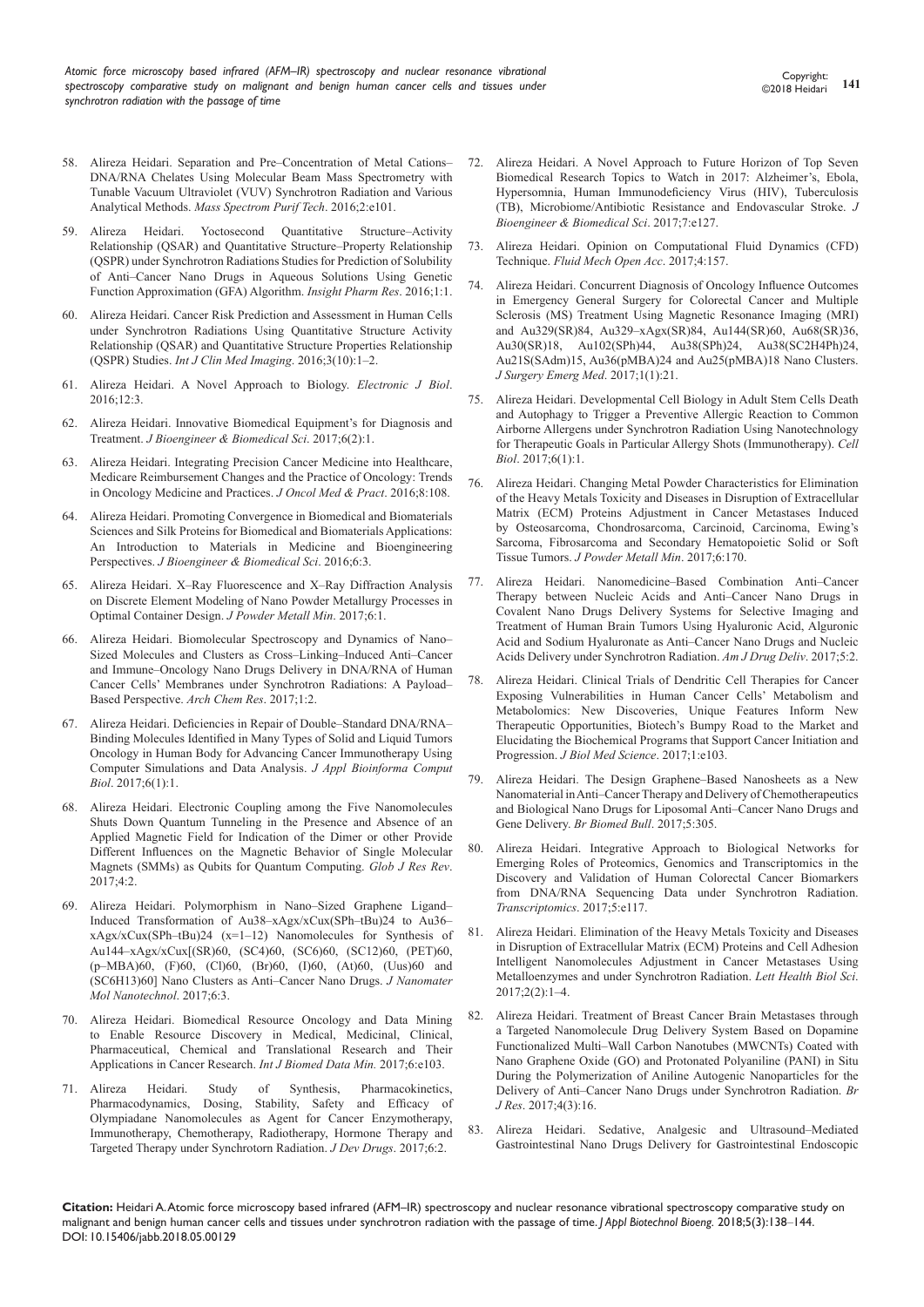Procedure, Nano Drug–Induced Gastrointestinal Disorders and Nano Drug Treatment of Gastric Acidity. *Res Rep Gastroenterol*. 2017;1:1.

- 84. [Alireza Heidari. Synthesis, Pharmacokinetics, Pharmacodynamics,](https://www.scitechnol.com/abstract/synthesis-pharmacokinetics-pharmacodynamics-dosing-stability-safety-and-efficacy-of-orphan-nano-drugs-to-treat-high-cholesterol-an-6404.html)  [Dosing, Stability, Safety and Efficacy of Orphan Nano Drugs to Treat](https://www.scitechnol.com/abstract/synthesis-pharmacokinetics-pharmacodynamics-dosing-stability-safety-and-efficacy-of-orphan-nano-drugs-to-treat-high-cholesterol-an-6404.html)  High Cholesterol and Related Conditions and to Prevent Cardiovascular [Disease under Synchrotron Radiation.](https://www.scitechnol.com/abstract/synthesis-pharmacokinetics-pharmacodynamics-dosing-stability-safety-and-efficacy-of-orphan-nano-drugs-to-treat-high-cholesterol-an-6404.html) *J Pharm Sci Emerg Drugs*.  $2017.5:1$
- 85. [Alireza Heidari. Non–Linear Compact Proton Synchrotrons to Improve](http://paper.researchbib.com/view/paper/143084)  [Human Cancer Cells and Tissues Treatments and Diagnostics through](http://paper.researchbib.com/view/paper/143084)  [Particle Therapy Accelerators with Monochromatic Microbeams.](http://paper.researchbib.com/view/paper/143084) *J Cell Biol Mol Sci*[. 2017;3\(1\):115–119.](http://paper.researchbib.com/view/paper/143084)
- 86. Alireza Heidari. Design of Targeted Metal Chelation Therapeutics Nanocapsules as Colloidal Carriers and Blood–Brain Barrier (BBB) Translocation to Targeted Deliver Anti–Cancer Nano Drugs into the Human Brain to Treat Alzheimer's Disease under Synchrotron Radiation. *J Nanotechnol Material Sci*. 2017;4(2):1–5.
- 87. [Ricardo Gobato, Alireza Heidari. Calculations Using Quantum Chemistry](http://www.sciencepublishinggroup.com/journal/paperinfo?journalid=223&doi=10.11648/j.sjac.20170505.13)  [for Inorganic Molecule Simulation BeLi](http://www.sciencepublishinggroup.com/journal/paperinfo?journalid=223&doi=10.11648/j.sjac.20170505.13) 2 SeSi. *Science Journal of [Analytical Chemistry](http://www.sciencepublishinggroup.com/journal/paperinfo?journalid=223&doi=10.11648/j.sjac.20170505.13)*. 2017;5(5):76–85.
- 88. [Alireza Heidari. Different High–Resolution Simulations of Medical,](http://www.imedpub.com/articles/different-highresolution-simulations-ofmedical-medicinal-clinical-pharmaceuticaland-therapeutics-oncology-of-human-lungcancer-tran.php?aid=22389)  [Medicinal, Clinical, Pharmaceutical and Therapeutics Oncology of](http://www.imedpub.com/articles/different-highresolution-simulations-ofmedical-medicinal-clinical-pharmaceuticaland-therapeutics-oncology-of-human-lungcancer-tran.php?aid=22389)  [Human Lung Cancer Translational Anti–Cancer Nano Drugs Delivery](http://www.imedpub.com/articles/different-highresolution-simulations-ofmedical-medicinal-clinical-pharmaceuticaland-therapeutics-oncology-of-human-lungcancer-tran.php?aid=22389)  [Treatment Process under Synchrotron and X–Ray Radiations.](http://www.imedpub.com/articles/different-highresolution-simulations-ofmedical-medicinal-clinical-pharmaceuticaland-therapeutics-oncology-of-human-lungcancer-tran.php?aid=22389) *J Med Oncol*[. 2017;1\(1\):1.](http://www.imedpub.com/articles/different-highresolution-simulations-ofmedical-medicinal-clinical-pharmaceuticaland-therapeutics-oncology-of-human-lungcancer-tran.php?aid=22389)
- 89. [Alireza Heidari. A Modern Ethnomedicinal Technique for Transformation,](http://www.imedpub.com/articles/a-modern-ethnomedicinal-technique-fortransformation-prevention-and-treatmentof-human-malignant-gliomas-tumors-intohuman-benign-gli.php?aid=20331)  [Prevention and Treatment of Human Malignant Gliomas Tumors into](http://www.imedpub.com/articles/a-modern-ethnomedicinal-technique-fortransformation-prevention-and-treatmentof-human-malignant-gliomas-tumors-intohuman-benign-gli.php?aid=20331)  [Human Benign Gliomas Tumors under Synchrotron Radiation.](http://www.imedpub.com/articles/a-modern-ethnomedicinal-technique-fortransformation-prevention-and-treatmentof-human-malignant-gliomas-tumors-intohuman-benign-gli.php?aid=20331) *Am J Ethnomed*[. 2017;4\(1\):10.](http://www.imedpub.com/articles/a-modern-ethnomedicinal-technique-fortransformation-prevention-and-treatmentof-human-malignant-gliomas-tumors-intohuman-benign-gli.php?aid=20331)
- 90. [Alireza Heidari. An Investigation of the Role of DNA as Molecular](https://www.ijser.org/researchpaper/An-investigation-of-the-role-of-DNA-as-molecular-computers.pdf)  [Computers: A Computational Study on the Hamiltonian Path](https://www.ijser.org/researchpaper/An-investigation-of-the-role-of-DNA-as-molecular-computers.pdf)  Problem. *[International Journal of Scientific & Engineering Research](https://www.ijser.org/researchpaper/An-investigation-of-the-role-of-DNA-as-molecular-computers.pdf)*. [2014;5\(1\):1884–1889.](https://www.ijser.org/researchpaper/An-investigation-of-the-role-of-DNA-as-molecular-computers.pdf)
- 91. Alireza Heidari. Active Targeted Nanoparticles for Anti–Cancer Nano Drugs Delivery across the Blood–Brain Barrier for Human Brain Cancer Treatment, Multiple Sclerosis (MS) and Alzheimer's Diseases Using Chemical Modifications of Anti–Cancer Nano Drugs or Drug–Nanoparticles through Zika Virus (ZIKV) Nanocarriers under Synchrotron Radiation. *J Med Chem Toxicol*. 2017;2(3):1–5.
- 92. [Alireza Heidari. Investigation of Medical, Medicinal, Clinical and](https://drive.google.com/file/d/0BxkqIa7R4j_ReHpZNVlaS2JWZXM/view)  [Pharmaceutical Applications of Estradiol, Mestranol \(Norlutin\),](https://drive.google.com/file/d/0BxkqIa7R4j_ReHpZNVlaS2JWZXM/view)  [Norethindrone \(NET\), Norethisterone Acetate \(NETA\), Norethisterone](https://drive.google.com/file/d/0BxkqIa7R4j_ReHpZNVlaS2JWZXM/view)  [Enanthate \(NETE\) and Testosterone Nanoparticles as Biological Imaging,](https://drive.google.com/file/d/0BxkqIa7R4j_ReHpZNVlaS2JWZXM/view)  [Cell Labeling, Anti–Microbial Agents and Anti–Cancer Nano Drugs in](https://drive.google.com/file/d/0BxkqIa7R4j_ReHpZNVlaS2JWZXM/view)  [Nanomedicines Based Drug Delivery Systems for Anti–Cancer Targeting](https://drive.google.com/file/d/0BxkqIa7R4j_ReHpZNVlaS2JWZXM/view)  and Treatment. *[Parana Journal of Science and Education](https://drive.google.com/file/d/0BxkqIa7R4j_ReHpZNVlaS2JWZXM/view)*. 2017;3(4):10– [19.](https://drive.google.com/file/d/0BxkqIa7R4j_ReHpZNVlaS2JWZXM/view)
- 93. [Alireza Heidari. A Comparative Computational and Experimental Study](https://www.peertechz.com/articles/a-comparative-computational-and-experimental-study-on-different-vibrational-biospectroscopy-methods-techniques-and-applications-for-human-cancer-cells-in-tumor-tissues-simulation-modeling-research-diagnosis-and-treatment.)  [on Different Vibrational Biospectroscopy Methods, Techniques and](https://www.peertechz.com/articles/a-comparative-computational-and-experimental-study-on-different-vibrational-biospectroscopy-methods-techniques-and-applications-for-human-cancer-cells-in-tumor-tissues-simulation-modeling-research-diagnosis-and-treatment.)  [Applications for Human Cancer Cells in Tumor Tissues Simulation,](https://www.peertechz.com/articles/a-comparative-computational-and-experimental-study-on-different-vibrational-biospectroscopy-methods-techniques-and-applications-for-human-cancer-cells-in-tumor-tissues-simulation-modeling-research-diagnosis-and-treatment.)  [Modeling, Research, Diagnosis and Treatment.](https://www.peertechz.com/articles/a-comparative-computational-and-experimental-study-on-different-vibrational-biospectroscopy-methods-techniques-and-applications-for-human-cancer-cells-in-tumor-tissues-simulation-modeling-research-diagnosis-and-treatment.) *Open J Anal Bioanal Chem*[. 2017;1\(1\):14‒20.](https://www.peertechz.com/articles/a-comparative-computational-and-experimental-study-on-different-vibrational-biospectroscopy-methods-techniques-and-applications-for-human-cancer-cells-in-tumor-tissues-simulation-modeling-research-diagnosis-and-treatment.)
- 94. Alireza Heidari. Combination of DNA/RNA Ligands and Linear/ Non–Linear Visible–Synchrotron Radiation–Driven N–Doped Ordered Mesoporous Cadmium Oxide (CdO) Nanoparticles Photocatalysts Channels Resulted in an Interesting Synergistic Effect Enhancing Catalytic Anti–Cancer Activity. *Enz Eng.* 2017;6:1.
- 95. [Alireza Heidari. Modern Approaches in Designing Ferritin, Ferritin](http://crimsonpublishers.com/madd/pdf/MADD.000504.pdf)  [Light Chain, Transferrin, Beta–2 Transferrin and Bacterioferritin–Based](http://crimsonpublishers.com/madd/pdf/MADD.000504.pdf)  [Anti–Cancer Nano Drugs Encapsulating Nanosphere as DNA–Binding](http://crimsonpublishers.com/madd/pdf/MADD.000504.pdf)  [Proteins from Starved Cells \(DPS\).](http://crimsonpublishers.com/madd/pdf/MADD.000504.pdf) *Mod Appro Drug Des.* 2017;1(1):1-4.
- 96. [Alireza Heidari. Potency of Human Interferon](https://www.scitechnol.com/peer-review/potency-of-human-interferon-1a-and-human-interferon-1b-in-enzymotherapy-immunotherapy-chemotherapy-radiotherapy-hormone-therapy-an-C0ib.php?article_id=6180) *β*–1a and Human Interferon *β*[–1b in Enzymotherapy, Immunotherapy, Chemotherapy, Radiotherapy,](https://www.scitechnol.com/peer-review/potency-of-human-interferon-1a-and-human-interferon-1b-in-enzymotherapy-immunotherapy-chemotherapy-radiotherapy-hormone-therapy-an-C0ib.php?article_id=6180)  [Hormone Therapy and Targeted Therapy of Encephalomyelitis](https://www.scitechnol.com/peer-review/potency-of-human-interferon-1a-and-human-interferon-1b-in-enzymotherapy-immunotherapy-chemotherapy-radiotherapy-hormone-therapy-an-C0ib.php?article_id=6180)  [Disseminate/Multiple Sclerosis \(MS\) and Hepatitis A, B, C, D, E, F and](https://www.scitechnol.com/peer-review/potency-of-human-interferon-1a-and-human-interferon-1b-in-enzymotherapy-immunotherapy-chemotherapy-radiotherapy-hormone-therapy-an-C0ib.php?article_id=6180)  [G Virus Enter and Targets Liver Cells.](https://www.scitechnol.com/peer-review/potency-of-human-interferon-1a-and-human-interferon-1b-in-enzymotherapy-immunotherapy-chemotherapy-radiotherapy-hormone-therapy-an-C0ib.php?article_id=6180) *J Proteomics Enzymol*. 2017;6:1.
- 97. [Alireza Heidari. Transport Therapeutic Active Targeting of Human Brain](http://paper.researchbib.com/view/paper/142875)  [Tumors Enable Anti–Cancer Nanodrugs Delivery across the Blood–](http://paper.researchbib.com/view/paper/142875) [Brain Barrier \(BBB\) to Treat Brain Diseases Using Nanoparticles and](http://paper.researchbib.com/view/paper/142875)  [Nanocarriers under Synchrotron Radiation.](http://paper.researchbib.com/view/paper/142875) *J Pharm Pharmaceutics*. [2017;4\(2\):151–155.](http://paper.researchbib.com/view/paper/142875)
- 98. [Alireza Heidari, Christopher Brown. Combinatorial Therapeutic](https://www.heighpubs.org/hjc/aac-aid1008.php)  [Approaches to DNA/RNA and Benzylpenicillin \(](https://www.heighpubs.org/hjc/aac-aid1008.php)*Penicillin* G), Fluoxetine [Hydrochloride \(Prozac and Sarafem\), Propofol \(Diprivan\), Acetylsalicylic](https://www.heighpubs.org/hjc/aac-aid1008.php)  [Acid \(ASA\) \(Aspirin\), Naproxen Sodium \(Aleve and Naprosyn\) and](https://www.heighpubs.org/hjc/aac-aid1008.php)  [Dextromethamphetamine Nanocapsules with Surface Conjugated DNA/](https://www.heighpubs.org/hjc/aac-aid1008.php) [RNA to Targeted Nano Drugs for Enhanced Anti–Cancer Efficacy and](https://www.heighpubs.org/hjc/aac-aid1008.php)  [Targeted Cancer Therapy Using Nano Drugs Delivery Systems.](https://www.heighpubs.org/hjc/aac-aid1008.php) *Ann Adv Chem*[. 2017;1\(2\):061–069.](https://www.heighpubs.org/hjc/aac-aid1008.php)
- 99. Alireza Heidari. *[Vibrational Spectroscopy of Nucleic Acids](http://austinpublishinggroup.com/ebooks/basic-biochemistry/chapters/BBC-16-06.pdf)*. In: Wahid Ali [Khan, editor. USA: New Jersey, Jersey City, Austin Publications; 2016.](http://austinpublishinggroup.com/ebooks/basic-biochemistry/chapters/BBC-16-06.pdf)  [p. 1–18.](http://austinpublishinggroup.com/ebooks/basic-biochemistry/chapters/BBC-16-06.pdf)
- 100. [Alireza Heidari. High–Resolution Simulations of Human Brain Cancer](http://www.alliedacademies.org/articles/highresolution-simulations-of-human-brain-cancer-translational-nano-drugs-delivery-treatment-process-under-synchrotron-radiation-8707.html)  [Translational Nano Drugs Delivery Treatment Process under Synchrotron](http://www.alliedacademies.org/articles/highresolution-simulations-of-human-brain-cancer-translational-nano-drugs-delivery-treatment-process-under-synchrotron-radiation-8707.html)  Radiation. *J Transl Res*[. 2017;1\(1\):1–3.](http://www.alliedacademies.org/articles/highresolution-simulations-of-human-brain-cancer-translational-nano-drugs-delivery-treatment-process-under-synchrotron-radiation-8707.html)
- 101. [Alireza Heidari. Investigation of Anti–Cancer Nano Drugs Effects Trend](http://scholarlypages.org/Articles/analytical-and-bioanalytical-chemistry/ctabc-1-005.pdf)  [on Human Pancreas Cancer Cells and Tissues Prevention, Diagnosis and](http://scholarlypages.org/Articles/analytical-and-bioanalytical-chemistry/ctabc-1-005.pdf)  [Treatment Process under Synchrotron and X–Ray Radiations with the](http://scholarlypages.org/Articles/analytical-and-bioanalytical-chemistry/ctabc-1-005.pdf)  [Passage of Time Using Mathematica.](http://scholarlypages.org/Articles/analytical-and-bioanalytical-chemistry/ctabc-1-005.pdf) *Current Trends Anal Bioanal Chem*. [2017;1\(1\):36–41.](http://scholarlypages.org/Articles/analytical-and-bioanalytical-chemistry/ctabc-1-005.pdf)
- 102. [Alireza Heidari. Pros and Cons Controversy on Molecular Imaging and](https://www.heighpubs.org/hjb/pdf/abb-aid1007.pdf)  [Dynamics of Double–Standard DNA/RNA of Human Preserving Stem](https://www.heighpubs.org/hjb/pdf/abb-aid1007.pdf)  [Cells–Binding Nano Molecules with Androgens/Anabolic Steroids](https://www.heighpubs.org/hjb/pdf/abb-aid1007.pdf)  [\(AAS\) or Testosterone Derivatives through Tracking of Helium–4](https://www.heighpubs.org/hjb/pdf/abb-aid1007.pdf)  [Nucleus \(Alpha Particle\) Using Synchrotron Radiation.](https://www.heighpubs.org/hjb/pdf/abb-aid1007.pdf) *Arch Biotechnol Biomed*[. 2017;1\(1\):67–100.](https://www.heighpubs.org/hjb/pdf/abb-aid1007.pdf)
- 103. [Alireza Heidari. Visualizing Metabolic Changes in Probing Human](https://symbiosisonlinepublishing.com/materialsscience-engineering/materialsscience-engineering50.pdf)  [Cancer Cells and Tissues Metabolism Using Vivo 1H or Proton NMR,](https://symbiosisonlinepublishing.com/materialsscience-engineering/materialsscience-engineering50.pdf)  [13C NMR, 15N NMR and 31P NMR Spectroscopy and Self–Organizing](https://symbiosisonlinepublishing.com/materialsscience-engineering/materialsscience-engineering50.pdf)  [Maps under Synchrotron Radiation.](https://symbiosisonlinepublishing.com/materialsscience-engineering/materialsscience-engineering50.pdf) *SOJ Mater Sci Eng.* 2017;5(2):1–6.
- 104. [Alireza Heidari. Cavity Ring–Down Spectroscopy \(CRDS\), Circular](http://www.enlivenarchive.org/articles/cavity-ringdown-spectroscopy-crds-circular-dichroism-spectroscopycold-vapour-atomic-fluorescence-spectroscopy-and-correlation-spec.pdf)  [Dichroism Spectroscopy, Cold Vapour Atomic Fluorescence Spectroscopy](http://www.enlivenarchive.org/articles/cavity-ringdown-spectroscopy-crds-circular-dichroism-spectroscopycold-vapour-atomic-fluorescence-spectroscopy-and-correlation-spec.pdf)  [and Correlation Spectroscopy Comparative Study on Malignant and](http://www.enlivenarchive.org/articles/cavity-ringdown-spectroscopy-crds-circular-dichroism-spectroscopycold-vapour-atomic-fluorescence-spectroscopy-and-correlation-spec.pdf)  [Benign Human Cancer Cells and Tissues with the Passage of Time under](http://www.enlivenarchive.org/articles/cavity-ringdown-spectroscopy-crds-circular-dichroism-spectroscopycold-vapour-atomic-fluorescence-spectroscopy-and-correlation-spec.pdf)  Synchrotron Radiation. *[Challenges Cancer Detect Ther](http://www.enlivenarchive.org/articles/cavity-ringdown-spectroscopy-crds-circular-dichroism-spectroscopycold-vapour-atomic-fluorescence-spectroscopy-and-correlation-spec.pdf)*. 2017;4(2):e001.
- 105. [Alireza Heidari. Laser Spectroscopy, Laser–Induced Breakdown](http://www.scireslit.com/Gastroenterology/IJHG-ID30.pdf)  [Spectroscopy and Laser–Induced Plasma Spectroscopy Comparative](http://www.scireslit.com/Gastroenterology/IJHG-ID30.pdf)  [Study on Malignant and Benign Human Cancer Cells and Tissues](http://www.scireslit.com/Gastroenterology/IJHG-ID30.pdf)  [with the Passage of Time under Synchrotron Radiation.](http://www.scireslit.com/Gastroenterology/IJHG-ID30.pdf) *Int J Hepatol Gastroenterol*[. 2017;3\(4\):79–84.](http://www.scireslit.com/Gastroenterology/IJHG-ID30.pdf)
- 106. [Alireza Heidari. Time–Resolved Spectroscopy and Time–Stretch](http://www.enlivenarchive.org/articles/timeresolved-spectroscopy-and-timestretch-spectroscopy-comparative-study-onmalignant-and-benign-human-cancer-cells-and-tissues-wit.pdf)  [Spectroscopy Comparative Study on Malignant and Benign Human](http://www.enlivenarchive.org/articles/timeresolved-spectroscopy-and-timestretch-spectroscopy-comparative-study-onmalignant-and-benign-human-cancer-cells-and-tissues-wit.pdf)  [Cancer Cells and Tissues with the Passage of Time under Synchrotron](http://www.enlivenarchive.org/articles/timeresolved-spectroscopy-and-timestretch-spectroscopy-comparative-study-onmalignant-and-benign-human-cancer-cells-and-tissues-wit.pdf)  Radiation. *[Pharmacovigilance and Drug Safety](http://www.enlivenarchive.org/articles/timeresolved-spectroscopy-and-timestretch-spectroscopy-comparative-study-onmalignant-and-benign-human-cancer-cells-and-tissues-wit.pdf)*. 2017;4(2):e001.
- 107. Alireza Heidari. Overview of the Role of Vitamins in Reducing Negative Effect of Decapeptyl (Triptorelin Acetate or Pamoate Salts) on Prostate Cancer Cells and Tissues in Prostate Cancer Treatment Process through transformation of malignant prostate tumors into benign prostate tumors under synchrotron radiation. *Open J Anal Bioanal Chem*. 2017;1(1):21– 26.
- 108. Alireza Heidari. Electron Phenomenological Spectroscopy, Electron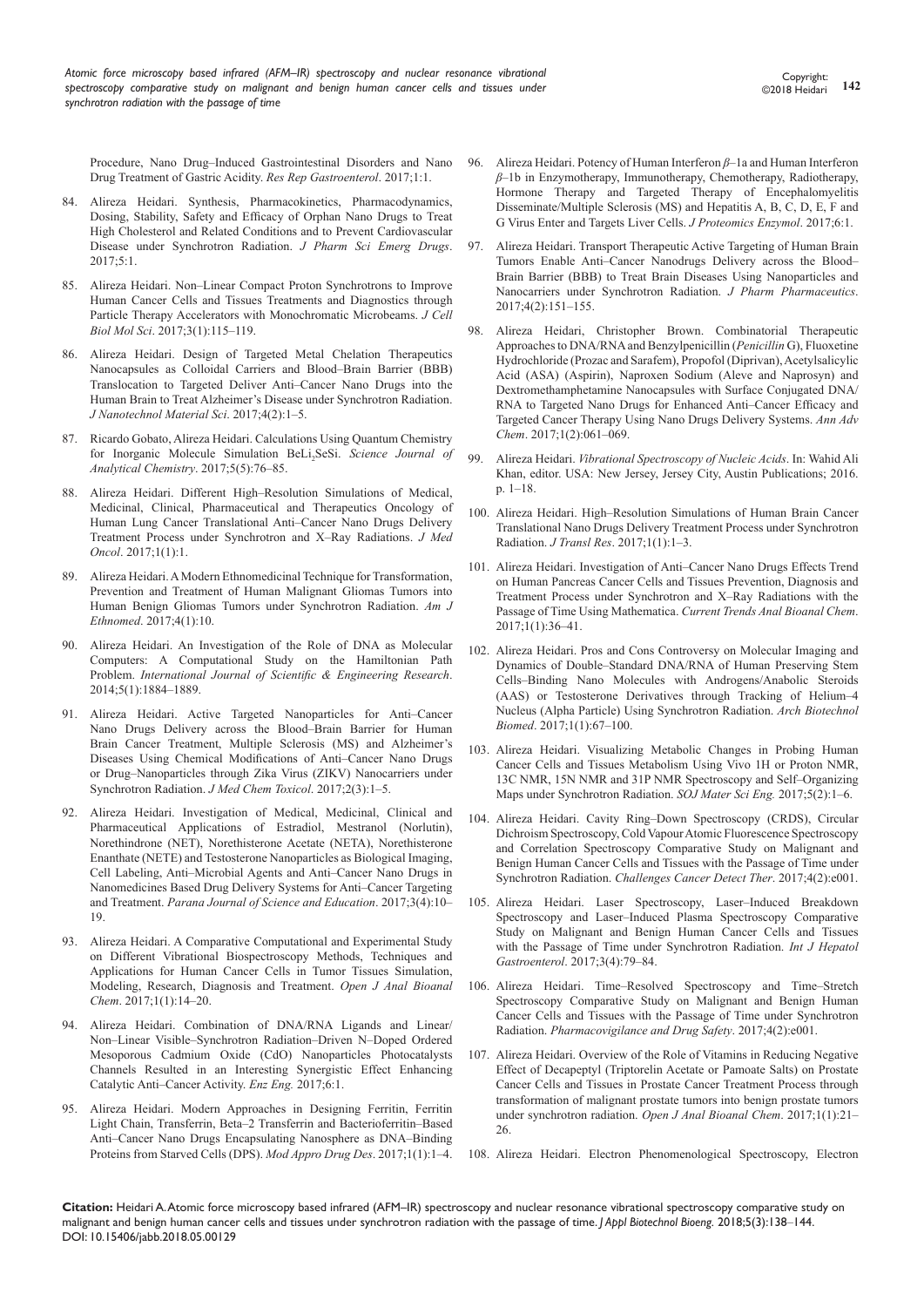Paramagnetic Resonance (EPR) Spectroscopy and Electron Spin Resonance (ESR) Spectroscopy Comparative Study on Malignant and Benign Human Cancer Cells and Tissues with the Passage of Time under Synchrotron Radiation. *Austin J Anal Pharm Chem*. 2017;4(3):1091.

- 109. [Alireza Heidari. Therapeutic Nanomedicine Different High–Resolution](https://madridge.org/journal-of-nanotechnology-and-nanoscience/MJNN-1000114.pdf)  [Experimental Images and Computational Simulations for Human Brain](https://madridge.org/journal-of-nanotechnology-and-nanoscience/MJNN-1000114.pdf)  [Cancer Cells and Tissues Using Nanocarriers Deliver DNA/RNA to Brain](https://madridge.org/journal-of-nanotechnology-and-nanoscience/MJNN-1000114.pdf)  [Tumors under Synchrotron Radiation with the Passage of Time Using](https://madridge.org/journal-of-nanotechnology-and-nanoscience/MJNN-1000114.pdf)  [Mathematica and MATLAB.](https://madridge.org/journal-of-nanotechnology-and-nanoscience/MJNN-1000114.pdf) *Madridge J Nano Tech Sci.* 2017;2(2):77– [83.](https://madridge.org/journal-of-nanotechnology-and-nanoscience/MJNN-1000114.pdf)
- 110. [Alireza Heidari. A Consensus and Prospective Study on Restoring](http://www.bibliotics.org/articles/a-consensus-and-prospective-study-on-restoring-cadmium-oxide-cdo-nanoparticles-sensitivity-in-recurrent-ovarian-cancer-by-extendin.pdf)  [Cadmium Oxide \(CdO\) Nanoparticles Sensitivity in Recurrent Ovarian](http://www.bibliotics.org/articles/a-consensus-and-prospective-study-on-restoring-cadmium-oxide-cdo-nanoparticles-sensitivity-in-recurrent-ovarian-cancer-by-extendin.pdf)  [Cancer by Extending the Cadmium Oxide \(CdO\) Nanoparticles–Free](http://www.bibliotics.org/articles/a-consensus-and-prospective-study-on-restoring-cadmium-oxide-cdo-nanoparticles-sensitivity-in-recurrent-ovarian-cancer-by-extendin.pdf)  [Interval Using Synchrotron Radiation Therapy as Antibody–Drug](http://www.bibliotics.org/articles/a-consensus-and-prospective-study-on-restoring-cadmium-oxide-cdo-nanoparticles-sensitivity-in-recurrent-ovarian-cancer-by-extendin.pdf)  [Conjugate for the Treatment of Limited–Stage Small Cell Diverse](http://www.bibliotics.org/articles/a-consensus-and-prospective-study-on-restoring-cadmium-oxide-cdo-nanoparticles-sensitivity-in-recurrent-ovarian-cancer-by-extendin.pdf)  Epithelial Cancers. *[Cancer Clin Res Rep](http://www.bibliotics.org/articles/a-consensus-and-prospective-study-on-restoring-cadmium-oxide-cdo-nanoparticles-sensitivity-in-recurrent-ovarian-cancer-by-extendin.pdf)*. 2017;1(2):e001.
- 111. [Alireza Heidari. A Novel and Modern Experimental Imaging and](https://symbiosisonlinepublishing.com/cancerscience-research/cancerscience-research37.php)  [Spectroscopy Comparative Study on Malignant and Benign Human](https://symbiosisonlinepublishing.com/cancerscience-research/cancerscience-research37.php)  [Cancer Cells and Tissues with the Passage of Time under White](https://symbiosisonlinepublishing.com/cancerscience-research/cancerscience-research37.php)  Synchrotron Radiation. *[Cancer Sci Res Open Access.](https://symbiosisonlinepublishing.com/cancerscience-research/cancerscience-research37.php)* 2017;4(2):1–8.
- 112. [Alireza Heidari. Different High–Resolution Simulations of Medical,](http://scholarlypages.org/Articles/oral-cancer/jocr-1-003.php?jid=)  [Medicinal, Clinical, Pharmaceutical and Therapeutics Oncology of](http://scholarlypages.org/Articles/oral-cancer/jocr-1-003.php?jid=)  [Human Breast Cancer Translational Nano Drugs Delivery Treatment](http://scholarlypages.org/Articles/oral-cancer/jocr-1-003.php?jid=)  [Process under Synchrotron and X–Ray Radiations.](http://scholarlypages.org/Articles/oral-cancer/jocr-1-003.php?jid=) *J Oral Cancer Res*. [2017;1\(1\):12–17.](http://scholarlypages.org/Articles/oral-cancer/jocr-1-003.php?jid=)
- 113. [Alireza Heidari. Vibrational Decihertz \(dHz\), Centihertz \(cHz\), Millihertz](https://doaj.org/article/81d1a3e3d936496b8643dc1e43948100)  (mHz), Microhertz (*μHz*[\), Nanohertz \(nHz\), Picohertz \(pHz\), Femtohertz](https://doaj.org/article/81d1a3e3d936496b8643dc1e43948100)  [\(fHz\), Attohertz \(aHz\), Zeptohertz \(zHz\) and Yoctohertz \(yHz\) Imaging](https://doaj.org/article/81d1a3e3d936496b8643dc1e43948100)  [and Spectroscopy Comparative Study on Malignant and Benign Human](https://doaj.org/article/81d1a3e3d936496b8643dc1e43948100)  [Cancer Cells and Tissues under Synchrotron Radiation.](https://doaj.org/article/81d1a3e3d936496b8643dc1e43948100) *International [Journal of Biomedicine](https://doaj.org/article/81d1a3e3d936496b8643dc1e43948100)*. 2017;7(4):335–340.
- 114. [Alireza Heidari. Force Spectroscopy and Fluorescence Spectroscopy](https://www.ecronicon.com/ecca/pdf/ECCA-02-00036.pdf)  [Comparative Study on Malignant and Benign Human Cancer Cells and](https://www.ecronicon.com/ecca/pdf/ECCA-02-00036.pdf)  [Tissues with the Passage of Time under Synchrotron Radiation.](https://www.ecronicon.com/ecca/pdf/ECCA-02-00036.pdf) *EC Cancer*[. 2017;2\(5\):239–246.](https://www.ecronicon.com/ecca/pdf/ECCA-02-00036.pdf)
- 115. [Alireza Heidari. Photoacoustic Spectroscopy, Photoemission](https://bioaccent.org/cancer-sciences/cancer-sciences45.pdf)  [Spectroscopy and Photothermal Spectroscopy Comparative Study](https://bioaccent.org/cancer-sciences/cancer-sciences45.pdf)  [on Malignant and Benign Human Cancer Cells and Tissues with the](https://bioaccent.org/cancer-sciences/cancer-sciences45.pdf)  [Passage of Time under Synchrotron Radiation.](https://bioaccent.org/cancer-sciences/cancer-sciences45.pdf) *BAOJ Cancer Res Ther*. [2017;3\(3\):45–52.](https://bioaccent.org/cancer-sciences/cancer-sciences45.pdf)
- 116. Alireza Heidari. J–Spectroscopy, Exchange Spectroscopy (EXSY), Nuclear Overhauser Effect Spectroscopy (NOESY) and Total Correlation Spectroscopy (TOCSY) Comparative Study on Malignant and Benign Human Cancer Cells and Tissues under Synchrotron Radiation. *EMS Eng Sci J*. 2017;1(2):6–13.
- 117. Alireza Heidari. Neutron Spin Echo Spectroscopy and Spin Noise Spectroscopy Comparative Study on Malignant and Benign Human Cancer Cells and Tissues with the Passage of Time under Synchrotron Radiation. *Int J Biopharm Sci.* 2017;(1):103–107.
- 118. [Alireza Heidari. Vibrational Decahertz \(daHz\), Hectohertz \(hHz\),](https://madridge.org/journal-of-analytical-sciences-and-instrumentation/MJAI-2-1000109.pdf)  [Kilohertz \(kHz\), Megahertz \(MHz\), Gigahertz \(GHz\), Terahertz \(THz\),](https://madridge.org/journal-of-analytical-sciences-and-instrumentation/MJAI-2-1000109.pdf)  [Petahertz \(PHz\), Exahertz \(EHz\), Zettahertz \(ZHz\) and Yottahertz \(YHz\)](https://madridge.org/journal-of-analytical-sciences-and-instrumentation/MJAI-2-1000109.pdf)  [Imaging and Spectroscopy Comparative Study on Malignant and Benign](https://madridge.org/journal-of-analytical-sciences-and-instrumentation/MJAI-2-1000109.pdf)  [Human Cancer Cells and Tissues under Synchrotron Radiation.](https://madridge.org/journal-of-analytical-sciences-and-instrumentation/MJAI-2-1000109.pdf) *Madridge J Anal Sci Instrum*[. 2017;2\(1\):41–46.](https://madridge.org/journal-of-analytical-sciences-and-instrumentation/MJAI-2-1000109.pdf)
- 119. [Alireza Heidari. Two–Dimensional Infrared Correlation Spectroscopy,](http://www.annexpublishers.co/articles/JMSN/6101-Two-Dimensional-Infrared-Correlation-Spectroscopy-Linear.pdf)  [Linear Two–Dimensional Infrared Spectroscopy and Non–Linear Two–](http://www.annexpublishers.co/articles/JMSN/6101-Two-Dimensional-Infrared-Correlation-Spectroscopy-Linear.pdf) [Dimensional Infrared Spectroscopy Comparative Study on Malignant and](http://www.annexpublishers.co/articles/JMSN/6101-Two-Dimensional-Infrared-Correlation-Spectroscopy-Linear.pdf)  [Benign Human Cancer Cells and Tissues under Synchrotron Radiation](http://www.annexpublishers.co/articles/JMSN/6101-Two-Dimensional-Infrared-Correlation-Spectroscopy-Linear.pdf)  [with the Passage of Time.](http://www.annexpublishers.co/articles/JMSN/6101-Two-Dimensional-Infrared-Correlation-Spectroscopy-Linear.pdf) *J Mater Sci Nanotechnol*. 2018;6(1):101.
- 120. [Alireza Heidari. Fourier Transform Infrared \(FTIR\) Spectroscopy, Near–](http://www.opastonline.com/wp-content/uploads/2018/01/fourier-transform-infrared-spectroscopy-near-infrared-spectroscopy-mid-infrared-spectroscopy-comparative-study-on-malignant-benign-human-cancer-cells-tissues-ijnn-18-001.pdf) [Infrared Spectroscopy \(NIRS\) and Mid–Infrared Spectroscopy \(MIRS\)](http://www.opastonline.com/wp-content/uploads/2018/01/fourier-transform-infrared-spectroscopy-near-infrared-spectroscopy-mid-infrared-spectroscopy-comparative-study-on-malignant-benign-human-cancer-cells-tissues-ijnn-18-001.pdf)  [Comparative Study on Malignant and Benign Human Cancer Cells and](http://www.opastonline.com/wp-content/uploads/2018/01/fourier-transform-infrared-spectroscopy-near-infrared-spectroscopy-mid-infrared-spectroscopy-comparative-study-on-malignant-benign-human-cancer-cells-tissues-ijnn-18-001.pdf)  [Tissues under Synchrotron Radiation with the Passage of Time.](http://www.opastonline.com/wp-content/uploads/2018/01/fourier-transform-infrared-spectroscopy-near-infrared-spectroscopy-mid-infrared-spectroscopy-comparative-study-on-malignant-benign-human-cancer-cells-tissues-ijnn-18-001.pdf) *Int J [Nanotechnol Nanomed.](http://www.opastonline.com/wp-content/uploads/2018/01/fourier-transform-infrared-spectroscopy-near-infrared-spectroscopy-mid-infrared-spectroscopy-comparative-study-on-malignant-benign-human-cancer-cells-tissues-ijnn-18-001.pdf)* 2018;3(1):1–6.
- 121. [Alireza Heidari. Infrared Photo Dissociation Spectroscopy and Infrared](https://www.google.com/url?sa=t&rct=j&q=&esrc=s&source=web&cd=1&ved=0ahUKEwjZ87eQs_jaAhWGqo8KHXURDiwQFggmMAA&url=http%3A%2F%2Faustinpublishinggroup.com%2Fpharmacology-pharmaceutics%2Fdownload.php%3Ffile%3Dfulltext%2Fapp-v3-id1011.pdf&usg=AOvVaw0r2_TAUIAldT)  [Correlation Table Spectroscopy Comparative Study on Malignant and](https://www.google.com/url?sa=t&rct=j&q=&esrc=s&source=web&cd=1&ved=0ahUKEwjZ87eQs_jaAhWGqo8KHXURDiwQFggmMAA&url=http%3A%2F%2Faustinpublishinggroup.com%2Fpharmacology-pharmaceutics%2Fdownload.php%3Ffile%3Dfulltext%2Fapp-v3-id1011.pdf&usg=AOvVaw0r2_TAUIAldT)  [Benign Human Cancer Cells and Tissues under Synchrotron Radiation](https://www.google.com/url?sa=t&rct=j&q=&esrc=s&source=web&cd=1&ved=0ahUKEwjZ87eQs_jaAhWGqo8KHXURDiwQFggmMAA&url=http%3A%2F%2Faustinpublishinggroup.com%2Fpharmacology-pharmaceutics%2Fdownload.php%3Ffile%3Dfulltext%2Fapp-v3-id1011.pdf&usg=AOvVaw0r2_TAUIAldT)  with the Passage of Time. *[Austin Pharmacol Pharm.](https://www.google.com/url?sa=t&rct=j&q=&esrc=s&source=web&cd=1&ved=0ahUKEwjZ87eQs_jaAhWGqo8KHXURDiwQFggmMAA&url=http%3A%2F%2Faustinpublishinggroup.com%2Fpharmacology-pharmaceutics%2Fdownload.php%3Ffile%3Dfulltext%2Fapp-v3-id1011.pdf&usg=AOvVaw0r2_TAUIAldT)* 2018;3(1):1011.
- 122. [Alireza Heidari. Novel and Transcendental Prevention, Diagnosis and](https://madridge.org/journal-of-novel-drug-research/MJNDR-1-1000103.pdf)  [Treatment Strategies for Investigation of Interaction among Human](https://madridge.org/journal-of-novel-drug-research/MJNDR-1-1000103.pdf)  [Blood Cancer Cells, Tissues, Tumors and Metastases with Synchrotron](https://madridge.org/journal-of-novel-drug-research/MJNDR-1-1000103.pdf)  [Radiation under Anti–Cancer Nano Drugs Delivery Efficacy Using](https://madridge.org/journal-of-novel-drug-research/MJNDR-1-1000103.pdf)  [MATLAB Modeling and Simulation.](https://madridge.org/journal-of-novel-drug-research/MJNDR-1-1000103.pdf) *Madridge J Nov Drug Res*. [2018;1\(1\):18–24.](https://madridge.org/journal-of-novel-drug-research/MJNDR-1-1000103.pdf)
- 123. [Alireza Heidari. Comparative Study on Malignant and Benign Human](http://medcraveonline.com/OAJTMR/OAJTMR-02-00026.pdf)  [Cancer Cells and Tissues with the Passage of Time under Synchrotron](http://medcraveonline.com/OAJTMR/OAJTMR-02-00026.pdf)  Radiation. *[Open Access J Trans Med Res](http://medcraveonline.com/OAJTMR/OAJTMR-02-00026.pdf)*. 2018;2(1):26–32.
- 124. [Marcia R, Ricardo G, Alireza H. Planting of Jaboticaba Trees for](http://www.sciencepublishinggroup.com/journal/paperinfo?journalid=241&doi=10.11648/j.larp.20180301.11)  [Landscape Repair of Degraded Area.](http://www.sciencepublishinggroup.com/journal/paperinfo?journalid=241&doi=10.11648/j.larp.20180301.11) *Landscape Architecture and [Regional Planning](http://www.sciencepublishinggroup.com/journal/paperinfo?journalid=241&doi=10.11648/j.larp.20180301.11)*. 2018:3(1):1–9.
- 125. [Alireza Heidari. Fluorescence Spectroscopy, Phosphorescence](https://www.google.com/url?sa=t&rct=j&q=&esrc=s&source=web&cd=1&ved=0ahUKEwjilJGus_jaAhWILY8KHfNuCL8QFggmMAA&url=http%3A%2F%2Fsmjournals.com%2Fclinical-medical-imaging%2Fdownload.php%3Ffile%3Dfulltext%2Fsmjcmi-v4-1018.pdf&usg=AOvVaw1d3K5_Gm49To0Le9K1SWz5)  [Spectroscopy and Luminescence Spectroscopy Comparative Study](https://www.google.com/url?sa=t&rct=j&q=&esrc=s&source=web&cd=1&ved=0ahUKEwjilJGus_jaAhWILY8KHfNuCL8QFggmMAA&url=http%3A%2F%2Fsmjournals.com%2Fclinical-medical-imaging%2Fdownload.php%3Ffile%3Dfulltext%2Fsmjcmi-v4-1018.pdf&usg=AOvVaw1d3K5_Gm49To0Le9K1SWz5)  [on Malignant and Benign Human Cancer Cells and Tissues under](https://www.google.com/url?sa=t&rct=j&q=&esrc=s&source=web&cd=1&ved=0ahUKEwjilJGus_jaAhWILY8KHfNuCL8QFggmMAA&url=http%3A%2F%2Fsmjournals.com%2Fclinical-medical-imaging%2Fdownload.php%3Ffile%3Dfulltext%2Fsmjcmi-v4-1018.pdf&usg=AOvVaw1d3K5_Gm49To0Le9K1SWz5)  [Synchrotron Radiation with the Passage of Time.](https://www.google.com/url?sa=t&rct=j&q=&esrc=s&source=web&cd=1&ved=0ahUKEwjilJGus_jaAhWILY8KHfNuCL8QFggmMAA&url=http%3A%2F%2Fsmjournals.com%2Fclinical-medical-imaging%2Fdownload.php%3Ffile%3Dfulltext%2Fsmjcmi-v4-1018.pdf&usg=AOvVaw1d3K5_Gm49To0Le9K1SWz5) *SM J Clin Med Imaging*. [2018;4\(1\):1018.](https://www.google.com/url?sa=t&rct=j&q=&esrc=s&source=web&cd=1&ved=0ahUKEwjilJGus_jaAhWILY8KHfNuCL8QFggmMAA&url=http%3A%2F%2Fsmjournals.com%2Fclinical-medical-imaging%2Fdownload.php%3Ffile%3Dfulltext%2Fsmjcmi-v4-1018.pdf&usg=AOvVaw1d3K5_Gm49To0Le9K1SWz5)
- 126. [Alireza Heidari. Nuclear Inelastic Scattering Spectroscopy \(NISS\) and](https://scidoc.org/IJBCMB-2332-2756-06-001e.php)  [Nuclear Inelastic Absorption Spectroscopy \(NIAS\) Comparative Study](https://scidoc.org/IJBCMB-2332-2756-06-001e.php)  [on Malignant and Benign Human Cancer Cells and Tissues under](https://scidoc.org/IJBCMB-2332-2756-06-001e.php)  [Synchrotron Radiation.](https://scidoc.org/IJBCMB-2332-2756-06-001e.php) *Int J Pharm Sci*. 2018;2(1):1–14.
- 127. [Alireza Heidari. X–Ray Diffraction \(XRD\), Powder X–Ray Diffraction](https://www.gudapuris.com/articles/JOR-2-e201.pdf)  [\(PXRD\) and Energy–Dispersive X–Ray Diffraction \(EDXRD\)](https://www.gudapuris.com/articles/JOR-2-e201.pdf)  [Comparative Study on Malignant and Benign Human Cancer Cells and](https://www.gudapuris.com/articles/JOR-2-e201.pdf)  [Tissues under Synchrotron Radiation.](https://www.gudapuris.com/articles/JOR-2-e201.pdf) *J Oncol Res*. 2018;2(1):1–14.
- 128. Alireza Heidari. Correlation Two–Dimensional Nuclear Magnetic Reso¬nance (NMR) (2D–NMR) (COSY) Imaging and Spectroscopy Comparative Study on Malignant and Benign Human Cancer Cells and Tissues under Synchrotron Radiation. *EMS Can Sci*. 2018;1(1):1.
- 129. [Alireza Heidari. Thermal Spectroscopy, Photothermal Spectroscopy,](https://www.google.com/url?sa=t&rct=j&q=&esrc=s&source=web&cd=1&ved=0ahUKEwjfsqXMs_jaAhUI148KHXVADhsQFggoMAA&url=http%3A%2F%2Fsmjournals.com%2Fbiometrics-and-biostatistics%2Fdownload.php%3Ffile%3Dfulltext%2Fsmjbb-v3-1024.pdf&usg=AOvVaw1TIBvXQS358mXwm7O1JJW)  [Thermal Microspectroscopy, Photothermal Microspectroscopy, Thermal](https://www.google.com/url?sa=t&rct=j&q=&esrc=s&source=web&cd=1&ved=0ahUKEwjfsqXMs_jaAhUI148KHXVADhsQFggoMAA&url=http%3A%2F%2Fsmjournals.com%2Fbiometrics-and-biostatistics%2Fdownload.php%3Ffile%3Dfulltext%2Fsmjbb-v3-1024.pdf&usg=AOvVaw1TIBvXQS358mXwm7O1JJW)  [Macrospectroscopy and Photothermal Macrospectroscopy Comparative](https://www.google.com/url?sa=t&rct=j&q=&esrc=s&source=web&cd=1&ved=0ahUKEwjfsqXMs_jaAhUI148KHXVADhsQFggoMAA&url=http%3A%2F%2Fsmjournals.com%2Fbiometrics-and-biostatistics%2Fdownload.php%3Ffile%3Dfulltext%2Fsmjbb-v3-1024.pdf&usg=AOvVaw1TIBvXQS358mXwm7O1JJW)  [Study on Malignant and Benign Human Cancer Cells and Tissues with the](https://www.google.com/url?sa=t&rct=j&q=&esrc=s&source=web&cd=1&ved=0ahUKEwjfsqXMs_jaAhUI148KHXVADhsQFggoMAA&url=http%3A%2F%2Fsmjournals.com%2Fbiometrics-and-biostatistics%2Fdownload.php%3Ffile%3Dfulltext%2Fsmjbb-v3-1024.pdf&usg=AOvVaw1TIBvXQS358mXwm7O1JJW)  [Passage of Time under Synchrotron Radiation.](https://www.google.com/url?sa=t&rct=j&q=&esrc=s&source=web&cd=1&ved=0ahUKEwjfsqXMs_jaAhUI148KHXVADhsQFggoMAA&url=http%3A%2F%2Fsmjournals.com%2Fbiometrics-and-biostatistics%2Fdownload.php%3Ffile%3Dfulltext%2Fsmjbb-v3-1024.pdf&usg=AOvVaw1TIBvXQS358mXwm7O1JJW) *SMJ Biometrics Biostat*. [2018;3\(1\):1024.](https://www.google.com/url?sa=t&rct=j&q=&esrc=s&source=web&cd=1&ved=0ahUKEwjfsqXMs_jaAhUI148KHXVADhsQFggoMAA&url=http%3A%2F%2Fsmjournals.com%2Fbiometrics-and-biostatistics%2Fdownload.php%3Ffile%3Dfulltext%2Fsmjbb-v3-1024.pdf&usg=AOvVaw1TIBvXQS358mXwm7O1JJW)
- 130. [Alireza Heidari. A Modern and Comprehensive Experimental](http://www.lupinepublishers.com/oajom/pdf/OAJOM.MS.ID.000104.pdf)  [Biospectroscopic Comparative Study on Human Common Cancers' Cells,](http://www.lupinepublishers.com/oajom/pdf/OAJOM.MS.ID.000104.pdf)  [Tissues and Tumors before and after Synchrotron Radiation Therapy.](http://www.lupinepublishers.com/oajom/pdf/OAJOM.MS.ID.000104.pdf)  *[Open Acc J Oncol Med](http://www.lupinepublishers.com/oajom/pdf/OAJOM.MS.ID.000104.pdf)*. 2018;1(1).
- 131. [Alireza Heidari. Heteronuclear Correlation Experiments such as](https://juniperpublishers.com/jetr/pdf/JETR.MS.ID.555604.pdf)  [Heteronuclear Single–Quantum Correlation Spectroscopy \(HSQC\),](https://juniperpublishers.com/jetr/pdf/JETR.MS.ID.555604.pdf)  [Heteronuclear Multiple–Quantum Correlation Spectroscopy \(HMQC\)](https://juniperpublishers.com/jetr/pdf/JETR.MS.ID.555604.pdf)  [and and Heteronuclear Multiple–Bond Correlation Spectroscopy \(HMBC\)](https://juniperpublishers.com/jetr/pdf/JETR.MS.ID.555604.pdf)  [Comparative Study On Malignant and Benign Human Endocrinology and](https://juniperpublishers.com/jetr/pdf/JETR.MS.ID.555604.pdf)  [Thyroid Cancer Cells and Tissues Under Synchrotron Radiation.](https://juniperpublishers.com/jetr/pdf/JETR.MS.ID.555604.pdf) *Journal [of Endocrinology and Thyroid Researc](https://juniperpublishers.com/jetr/pdf/JETR.MS.ID.555604.pdf)*. 2017;3(1):555603.
- 132. [Alireza Heidari. Nuclear Resonance Vibrational Spectroscopy \(NRVS\),](https://scidoc.org/IJBCMB-2332-2756-06-001e.php)  [Nuclear Inelastic Scattering Spectroscopy \(NISS\), Nuclear Inelastic](https://scidoc.org/IJBCMB-2332-2756-06-001e.php)  [Absorption Spectroscopy \(NIAS\) and Nuclear Resonant Inelastic X–Ray](https://scidoc.org/IJBCMB-2332-2756-06-001e.php)  [Scattering Spectroscopy \(NRIXSS\) Comparative Study on Malignant and](https://scidoc.org/IJBCMB-2332-2756-06-001e.php)